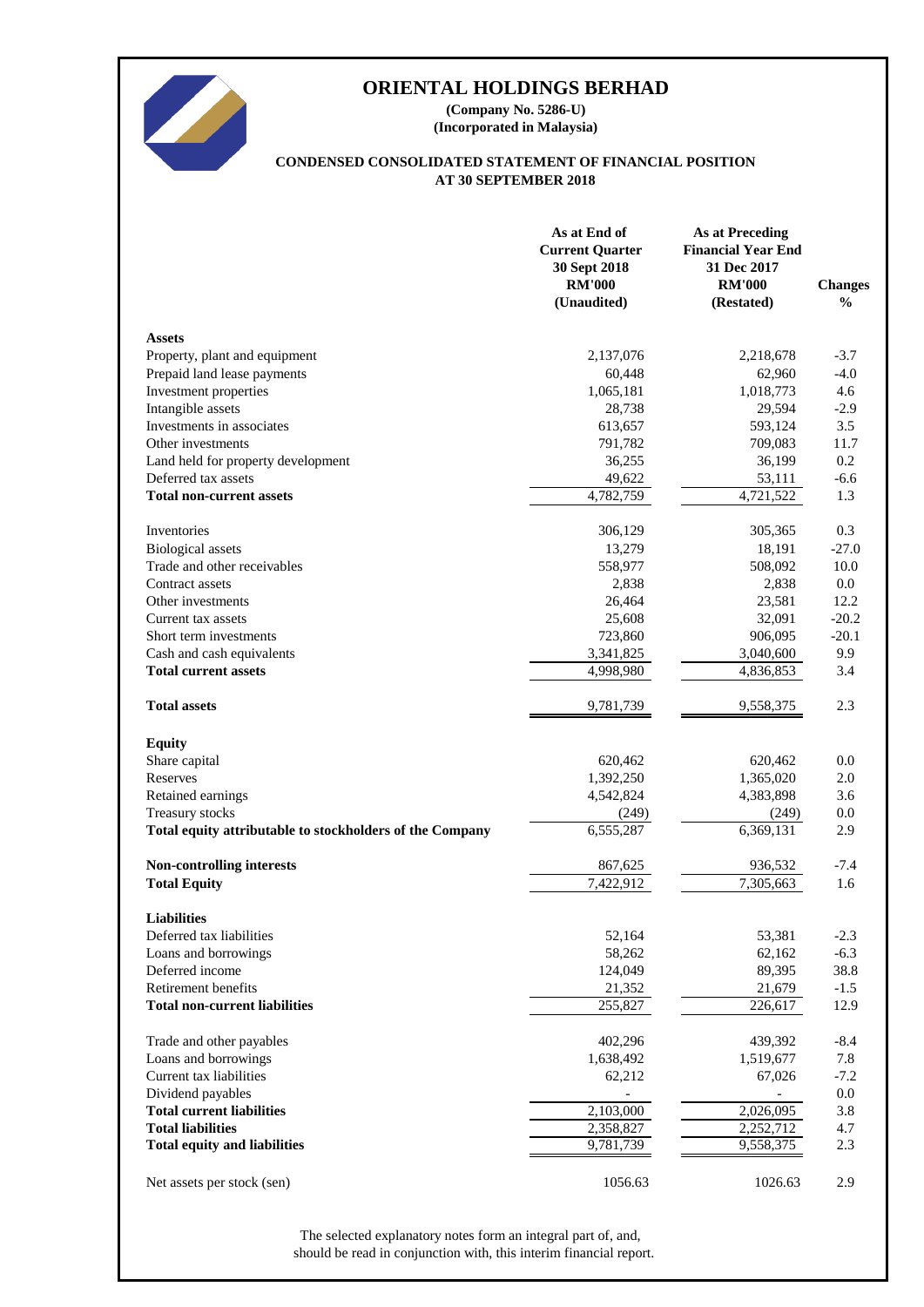**(Company No. 5286-U) (Incorporated in Malaysia)**

# **CONDENSED CONSOLIDATED STATEMENT OF PROFIT OR LOSS AND OTHER COMPREHENSIVE INCOME FOR THE PERIOD ENDED 30 SEPTEMBER 2018**

|                                                                                    | <b>Individual Quarter</b>                                                         |                                                                                     |                        | <b>Cumulative Quarters</b>                                                                                   |                                                                                                                |                        |  |
|------------------------------------------------------------------------------------|-----------------------------------------------------------------------------------|-------------------------------------------------------------------------------------|------------------------|--------------------------------------------------------------------------------------------------------------|----------------------------------------------------------------------------------------------------------------|------------------------|--|
|                                                                                    | Current<br>Year<br><b>Ouarter</b><br>30 Sept 2018<br><b>RM'000</b><br>(Unaudited) | Preceding<br>Year<br><b>Ouarter</b><br>30 Sept 2017<br><b>RM'000</b><br>(Unaudited) | <b>Changes</b><br>$\%$ | <b>Current Year</b><br><b>To Date</b><br>(Three quarters to<br>30 Sept 2018)<br><b>RM'000</b><br>(Unaudited) | <b>Preceding Year</b><br><b>To Date</b><br>(Three quarters to<br>30 Sept 2017)<br><b>RM'000</b><br>(Unaudited) | <b>Changes</b><br>$\%$ |  |
| Revenue                                                                            | 1,612,913                                                                         | 1,286,676                                                                           | 25.4                   | 4,967,965                                                                                                    | 4,601,554                                                                                                      | $8.0\,$                |  |
| <b>Results from operating activities</b>                                           | 134,646                                                                           | 143,216                                                                             | $-6.0$                 | 407,403                                                                                                      | 363,318                                                                                                        | 12.1                   |  |
| Finance costs                                                                      | (4,052)                                                                           | (3,803)                                                                             | 6.5                    | (9,664)                                                                                                      | (9, 386)                                                                                                       | 3.0                    |  |
| Share of profits after tax and non-controlling interest of associates              | 18,924                                                                            | 16,994                                                                              | 11.4                   | 56,267                                                                                                       | 20,875                                                                                                         | 169.5                  |  |
| <b>Profit before taxation</b>                                                      | 149,518                                                                           | 156,407                                                                             | $-4.4$                 | 454,006                                                                                                      | 374,807                                                                                                        | 21.1                   |  |
| Income tax expenses                                                                | (28, 644)                                                                         | (27,990)                                                                            | 2.3                    | (88, 586)                                                                                                    | (74, 945)                                                                                                      | 18.2                   |  |
| <b>Profit from continuing operations</b>                                           | 120,874                                                                           | 128,417                                                                             | $-5.9$                 | 365,420                                                                                                      | 299,862                                                                                                        | 21.9                   |  |
| Other comprehensive income/(expense), net of tax                                   |                                                                                   |                                                                                     |                        |                                                                                                              |                                                                                                                |                        |  |
| Foreign currency translation differences for foreign operations                    | 47,162                                                                            | (27, 303)                                                                           | $-272.7$               | (92, 371)                                                                                                    | (21, 440)                                                                                                      | 330.8                  |  |
| Fair value of financial assets                                                     | 130,729                                                                           | (908)                                                                               | $-14497.5$             | 87,398                                                                                                       | 25,902                                                                                                         | 237.4                  |  |
| Share of other comprehensive expense of equity accounted associates                |                                                                                   |                                                                                     | $\boldsymbol{0}$       |                                                                                                              | (219)                                                                                                          | 100.0                  |  |
| Other comprehensive income/(expense) for the period, net of tax                    | 177,891                                                                           | (28, 211)                                                                           | $-730.6$               | (4,973)                                                                                                      | 4,243                                                                                                          | $-217.2$               |  |
| Total comprehensive income for the period                                          | 298,765                                                                           | 100,206                                                                             | 198.2                  | 360,447                                                                                                      | 304,105                                                                                                        | 18.5                   |  |
| Profit/(Loss) attributable to:                                                     |                                                                                   |                                                                                     |                        |                                                                                                              |                                                                                                                |                        |  |
| Stockholders of the Company                                                        | 115,073                                                                           | 105,478                                                                             | 9.1                    | 396,025                                                                                                      | 284,886                                                                                                        | 39.0                   |  |
| Non-controlling interests                                                          | 5,801                                                                             | 22,939                                                                              | $-74.7$                | (30,605)                                                                                                     | 14,976                                                                                                         | $-304.4$               |  |
| Profit for the period                                                              | 120,874                                                                           | 128,417                                                                             | $-5.9$                 | 365,420                                                                                                      | 299,862                                                                                                        | 21.9                   |  |
| Total comprehensive income/(expense) attributable to:                              |                                                                                   |                                                                                     |                        |                                                                                                              |                                                                                                                |                        |  |
| Stockholders of the Company                                                        | 209,246                                                                           | 86,378                                                                              | 142.2                  | 422,802                                                                                                      | 303,833                                                                                                        | 39.2                   |  |
| Non-controlling interests                                                          | 2,857                                                                             | 13,828                                                                              | $-79.3$                | (62, 355)                                                                                                    | 272                                                                                                            | $-23024.6$             |  |
| Total comprehensive income for the period                                          | 212,103                                                                           | 100,206                                                                             | 111.7                  | 360,447                                                                                                      | 304,105                                                                                                        | 18.5                   |  |
| Weighted average number of stocks in issue ('000)                                  | 620,362                                                                           | 620,362                                                                             |                        | 620,362                                                                                                      | 620,362                                                                                                        |                        |  |
| Basic earnings per stock (sen)<br>(based on the weighted average number of stocks) | 18.55                                                                             | 17.00                                                                               | 9.1                    | 63.84                                                                                                        | 45.92                                                                                                          | 39.0                   |  |

The selected explanatory notes form an integral part of, and, should be read in conjunction with, this interim financial report.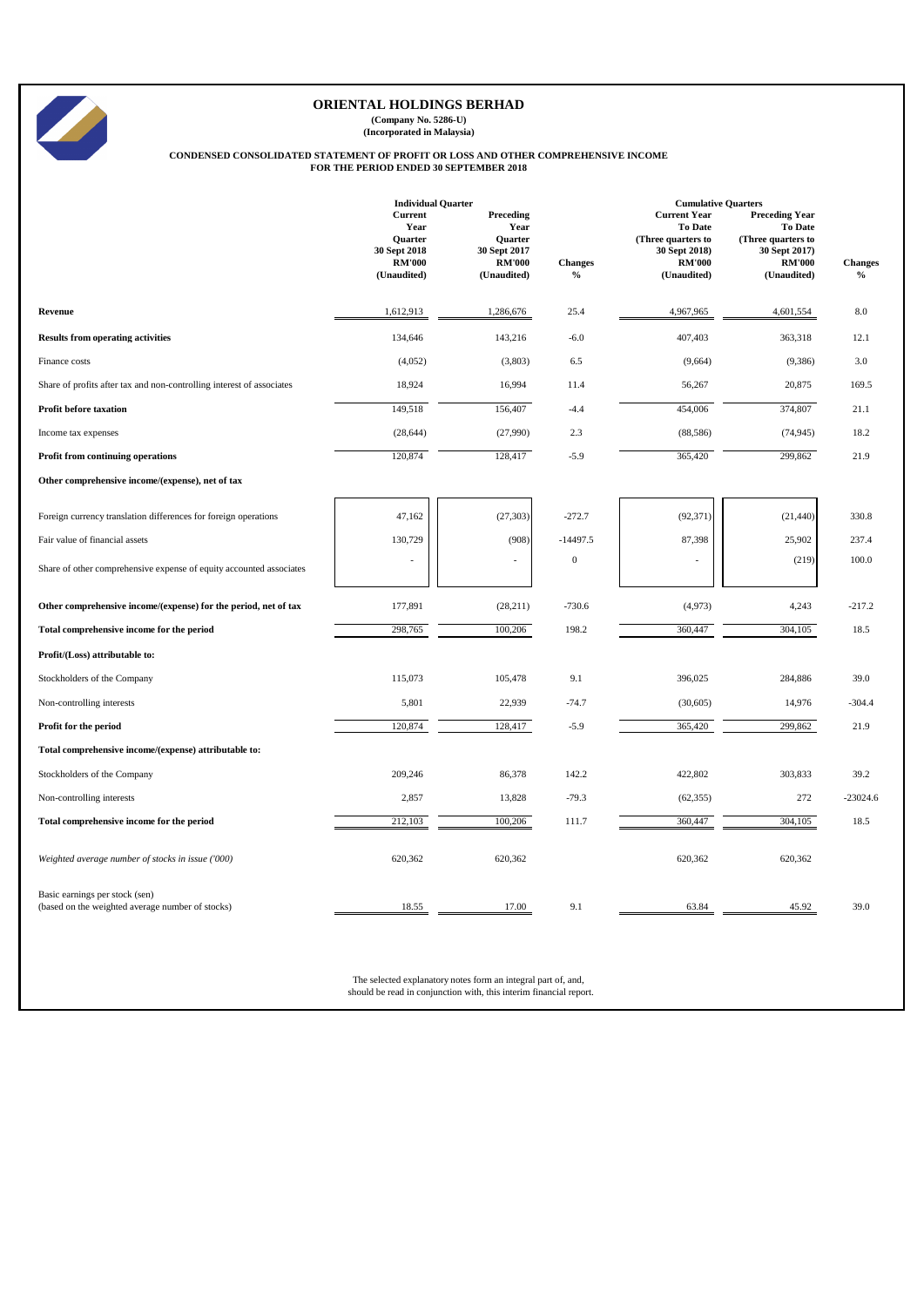

**(Company No. 5286-U) (Incorporated in Malaysia)**

#### **CONDENSED CONSOLIDATED STATEMENT OF PROFIT OR LOSS AND OTHER COMPREHENSIVE INCOME FOR THE PERIOD ENDED 30 SEPTEMBER 2018**

|                                                                               | <b>Individual Quarter</b>                                      |                                                                | <b>Cumulative Quarters</b>                    |                                                                                         |  |
|-------------------------------------------------------------------------------|----------------------------------------------------------------|----------------------------------------------------------------|-----------------------------------------------|-----------------------------------------------------------------------------------------|--|
|                                                                               | <b>Current</b><br>Year                                         | Preceding<br>Year                                              | <b>Current Year</b><br><b>To Date</b>         | <b>Preceding Year</b><br><b>To Date</b>                                                 |  |
|                                                                               | <b>Ouarter</b><br>30 Sept 2018<br><b>RM'000</b><br>(Unaudited) | <b>Ouarter</b><br>30 Sept 2017<br><b>RM'000</b><br>(Unaudited) | 30 Sept 2018)<br><b>RM'000</b><br>(Unaudited) | (Three quarters to (Three quarters to)<br>30 Sept 2017)<br><b>RM'000</b><br>(Unaudited) |  |
| Included in the Total Comprehensive Income for the period are the followings: |                                                                |                                                                |                                               |                                                                                         |  |
| Interest income                                                               | (22,055)                                                       | (21, 642)                                                      | (63,967)                                      | (64, 429)                                                                               |  |
| Other income including investment income                                      | (2,471)                                                        | (1,623)                                                        | (87,769)                                      | (33,069)                                                                                |  |
| Interest expense                                                              | 4,052                                                          | 3,803                                                          | 9,664                                         | 9,386                                                                                   |  |
| Depreciation and amortisation                                                 | 34,961                                                         | 34,698                                                         | 104,184                                       | 105,101                                                                                 |  |
| Bad debts recovered                                                           | (100)                                                          | (43)                                                           | (111)                                         | (197)                                                                                   |  |
| (Reversal)/Write down of inventories                                          | (485)                                                          |                                                                | 377                                           | (12, 871)                                                                               |  |
| Write off of property, plant and equipment                                    | 24                                                             | 64                                                             | 52                                            | 79                                                                                      |  |
| Loss/(Gain) on disposal of quoted/unquoted investments                        | 121                                                            | (4,211)                                                        | 403                                           | (26, 587)                                                                               |  |
| Gain on disposal of property, plant and equipment                             | (532)                                                          | (549)                                                          | (1,656)                                       | (2,887)                                                                                 |  |
| Impairment loss on assets                                                     | 18                                                             | 41                                                             | 5,160                                         | 232                                                                                     |  |
| Unrealised foreign exchange loss/(gain)                                       | 10,134                                                         | (4,870)                                                        | 108,056                                       | 52,211                                                                                  |  |
| Realised foreign exchange loss/(gain)                                         | 1,193                                                          | 1,846                                                          | (822)                                         | 1,569                                                                                   |  |
|                                                                               |                                                                |                                                                |                                               |                                                                                         |  |
|                                                                               |                                                                |                                                                |                                               |                                                                                         |  |
|                                                                               |                                                                |                                                                |                                               |                                                                                         |  |

The selected explanatory notes form an integral part of, and, should be read in conjunction with, this interim financial report.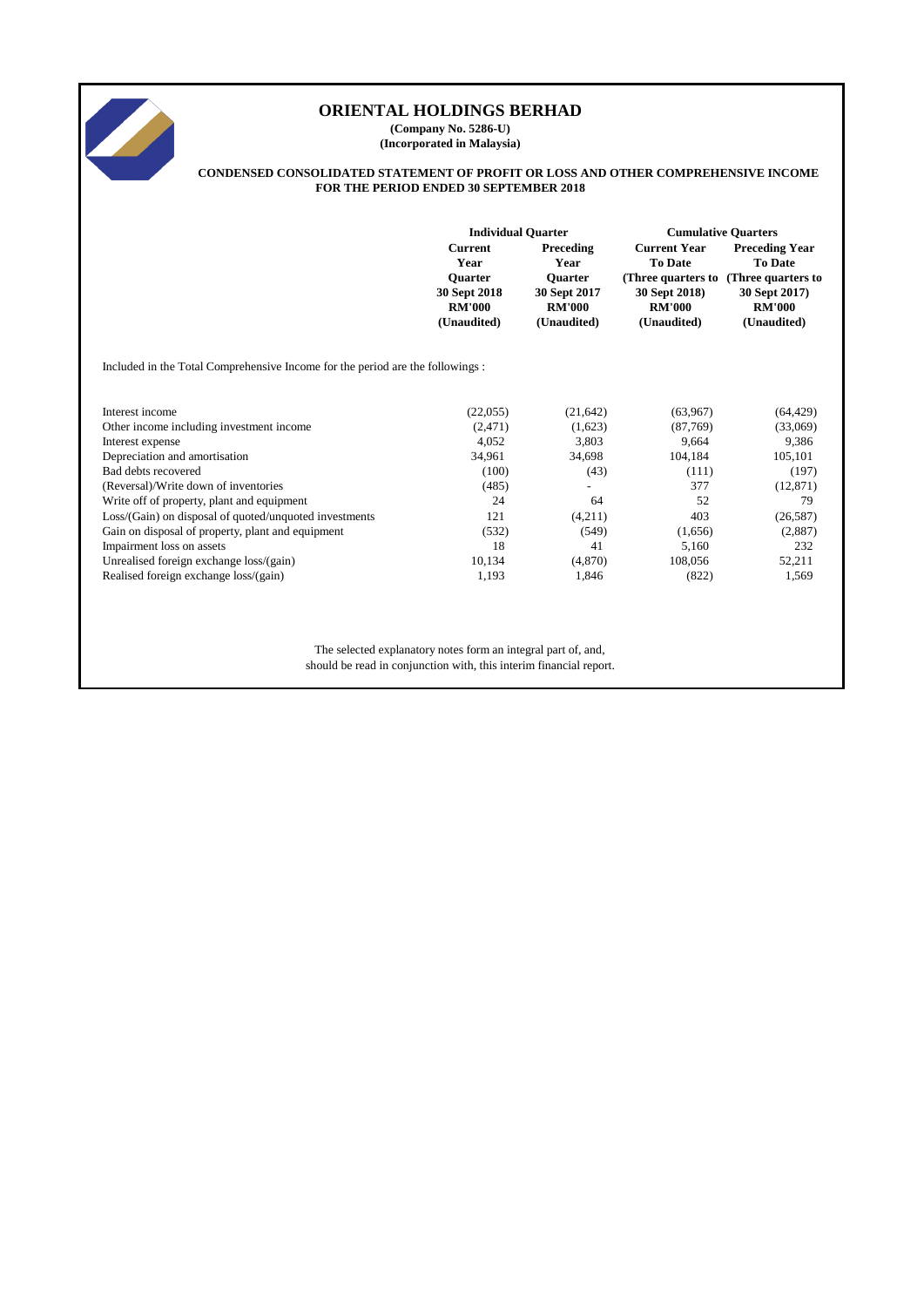

**(Company No. 5286-U) (Incorporated in Malaysia)**

#### **CONDENSED CONSOLIDATED STATEMENT OF CHANGES IN EQUITY FOR THE PERIOD ENDED 30 SEPTEMBER 2018**

|                                                                      |                          |                          |                               | Non-distributable            | Capital                  | Attributable to stockholders of the Company<br>Asset |                          | <b>Distributable</b>        |                             |              |                              |                        |
|----------------------------------------------------------------------|--------------------------|--------------------------|-------------------------------|------------------------------|--------------------------|------------------------------------------------------|--------------------------|-----------------------------|-----------------------------|--------------|------------------------------|------------------------|
|                                                                      | <b>Share</b><br>capital  | Capital<br>reserve       | <b>Translation</b><br>reserve | <b>Fair value</b><br>reserve | reserve                  | redemption revaluation Treasury<br>reserve           | stocks                   | <b>Retained</b><br>earnings | Capital<br>reserve          | <b>Total</b> | Non-controlling<br>interests | <b>Total</b><br>equity |
| In thousands of RM<br>At 1 January 2017                              |                          |                          |                               |                              |                          |                                                      |                          |                             |                             |              |                              |                        |
| As previously stated                                                 | 620,394                  | 2,172                    | 1,016,084                     | 85,035                       | 68                       | 474                                                  | (249)                    | 4,103,638                   | 40,248                      | 5,867,864    | 951,046                      | 6,818,910              |
| Effects on adoption of MFRSs                                         |                          | (2,172)                  | $\sim$                        | 303,520                      | ٠                        | (474)                                                | $\sim$                   | 13,763                      | ÷.                          | 314,637      | 8,866                        | 323,503                |
| At 1 January 2017, restated                                          | 620,394                  | $\sim$                   | 1,016,084                     | 388,555                      | 68                       |                                                      | (249)                    | 4,117,401                   | 40,248                      | 6,182,501    | 959,912                      | 7,142,413              |
| Foreign currency translation differences for foreign operations      |                          | $\overline{\phantom{a}}$ | (1,175)                       | $\sim$                       |                          |                                                      |                          |                             | ٠                           | (1,175)      | (20, 265)                    | (21, 440)              |
| Fair value of financial assets                                       |                          |                          |                               | 20,341                       |                          |                                                      |                          |                             |                             | 20,341       | 5,561                        | 25,902                 |
| Share of other comprehensive expense of equity accounted associates  |                          |                          |                               | (219)                        |                          |                                                      |                          |                             |                             | (219)        |                              | (219)                  |
| Total other comprehensive income for the year                        |                          | $\overline{\phantom{a}}$ | (1,175)                       | 20,122                       | ٠                        | ÷,                                                   | $\overline{\phantom{a}}$ | $\overline{\phantom{a}}$    | $\overline{a}$              | 18,947       | (14,704)                     | 4,243                  |
| Profit for the year                                                  |                          | $\overline{\phantom{a}}$ |                               |                              |                          |                                                      |                          | 284,886                     | ٠                           | 284,886      | 14,976                       | 299,862                |
| Total comprehensive (expense)/income for the year                    | $\overline{\phantom{a}}$ | $\sim$                   | (1, 175)                      | 20,122                       | $\sim$                   | $\sim$                                               | $\sim$                   | 284,886                     | $\mathcal{L}_{\mathcal{A}}$ | 303,833      | 272                          | 304,105                |
| Dividends to stockholders                                            |                          | $\sim$                   |                               |                              |                          |                                                      | $\overline{a}$           | (86, 851)                   | $\overline{\phantom{a}}$    | (86, 851)    | $\sim$                       | (86, 851)              |
| Dividends paid to non-controlling interests                          |                          |                          |                               |                              |                          |                                                      |                          | $\overline{\phantom{a}}$    | $\overline{a}$              | ٠            | (19,700)                     | (19,700)               |
| Liquidation of a subsidiary                                          |                          |                          |                               |                              |                          |                                                      |                          |                             |                             | $\sim$       | (84)                         | (84)                   |
| Total contribution from owners                                       | $\overline{\phantom{a}}$ | $\sim$                   | $\sim$                        | $\sim$                       | $\sim$                   | $\sim$                                               | $\sim$                   | (86, 851)                   | $\sim$                      | (86, 851)    | (19, 784)                    | (106, 635)             |
| Transfer in accordance with Section 618(2) of the Companies Act 2016 | 68                       | $\overline{\phantom{a}}$ | $\overline{\phantom{a}}$      | $\overline{\phantom{a}}$     | (68)                     | $\overline{\phantom{a}}$                             | $\overline{\phantom{a}}$ |                             | $\overline{\phantom{a}}$    |              |                              |                        |
| At 30 September 2017                                                 | 620,462                  | $\sim$                   | 1,014,909                     | 408,677                      | ٠                        |                                                      | (249)                    | 4,315,436                   | 40,248                      | 6,399,483    | 940,400                      | 7,339,883              |
| In thousands of RM                                                   |                          |                          |                               |                              |                          |                                                      |                          |                             |                             |              |                              |                        |
| At 1 January 2018                                                    |                          |                          |                               |                              |                          |                                                      |                          |                             |                             |              |                              |                        |
| As previously stated                                                 | 620.462                  | 2.172                    | 895,976                       | 123.889                      | ٠                        | 474                                                  | (249)                    | 4,373,753                   | 40,248                      | 6,056,725    | 930,060                      | 6,986,785              |
| Effects on adoption of MFRSs                                         |                          | (2,172)                  | $\overline{\phantom{a}}$      | 304,907                      |                          | (474)                                                | $\overline{\phantom{a}}$ | 10,145                      | $\overline{\phantom{a}}$    | 312,406      | 6,472                        | 318,878                |
|                                                                      |                          |                          |                               |                              |                          |                                                      |                          |                             |                             |              |                              |                        |
| At 1 January 2018, restated                                          | 620,462                  | $\overline{\phantom{a}}$ | 895,976                       | 428,796                      | ٠                        | ×.                                                   | (249)                    | 4,383,898                   | 40,248                      | 6,369,131    | 936,532                      | 7,305,663              |
| Foreign currency translation differences for foreign operations      | $\overline{\phantom{a}}$ | $\overline{\phantom{a}}$ | (61, 682)                     | $\sim$                       | ٠                        |                                                      |                          | $\sim$                      | $\overline{\phantom{a}}$    | (61, 682)    | (30,689)                     | (92, 371)              |
| Fair value of financial assets                                       |                          |                          |                               | 88,912                       |                          |                                                      |                          | (453)                       |                             | 88,459       | (1,061)                      | 87,398                 |
| Total other comprehensive expense for the year                       |                          | $\overline{\phantom{a}}$ | (61, 682)                     | 88,912                       |                          |                                                      |                          | (453)                       | ٠                           | 26,777       | (31,750)                     | (4,973)                |
| Profit for the year                                                  |                          | $\overline{\phantom{a}}$ |                               |                              |                          | $\overline{\phantom{a}}$                             |                          | 396,025                     | $\overline{\phantom{a}}$    | 396,025      | (30, 605)                    | 365,420                |
| Total comprehensive (expense)/income for the year                    |                          | $\sim$                   | (61, 682)                     | 88,912                       | ÷.                       |                                                      |                          | 395,572                     | ÷.                          | 422,802      | (62, 355)                    | 360,447                |
| Dividends to stockholders                                            |                          | $\overline{\phantom{a}}$ |                               |                              |                          |                                                      | ÷.                       | (210, 923)                  | ÷.                          | (210, 923)   | $\sim$                       | (210, 923)             |
| Dividends paid to non-controlling interests                          |                          |                          |                               |                              |                          |                                                      |                          |                             | $\overline{\phantom{a}}$    |              | (8, 195)                     | (8,195)                |
| Issuance of preference share by associate company                    |                          |                          |                               |                              |                          |                                                      |                          | 490                         |                             | 490          |                              | 490                    |
| Distribution of dividends by associate to preference shareholder     |                          |                          |                               |                              |                          |                                                      |                          | (19,600)                    | $\overline{\phantom{a}}$    | (19,600)     | $\sim$                       | (19,600)               |
| Acquisition of non-controlling interests                             |                          |                          |                               |                              |                          |                                                      |                          | (6, 613)                    |                             | (6,613)      | 1,643                        | (4,970)                |
| Total distribution to owners                                         |                          | $\overline{\phantom{a}}$ |                               |                              | $\overline{\phantom{a}}$ | $\overline{\phantom{a}}$                             | $\overline{\phantom{a}}$ | (236, 646)                  | ٠<br>40.248                 | (236, 646)   | (6, 552)                     | (243, 198)             |
| At 30 September 2018                                                 | 620.462                  | $\sim$                   | 834,294                       | 517,708                      |                          |                                                      | (249)                    | 4,542,824                   |                             | 6,555,287    | 867,625                      | 7,422,912              |

Effective from 31 January 2017, the new Companies Act 2016 ("the Act") abolished the concept of authorised share capital and par value of share capital. Consequently, the credit balance of the share premium and capital red part of the Company's share capital pursuant to the transitional provision set out in Section 618(2) of the Act. Notwithstanding this provision, the Company may within 24 months from the commencement of the Act, use this a out in Section 618(3) of the Act. There is no impact on the numbers of ordinary stocks in issue or the relative entitlement of any of the stockholders as a result of this transition.

> The selected explanatory notes form an integral part of, and, should be read in conjunction with, this interim financial report.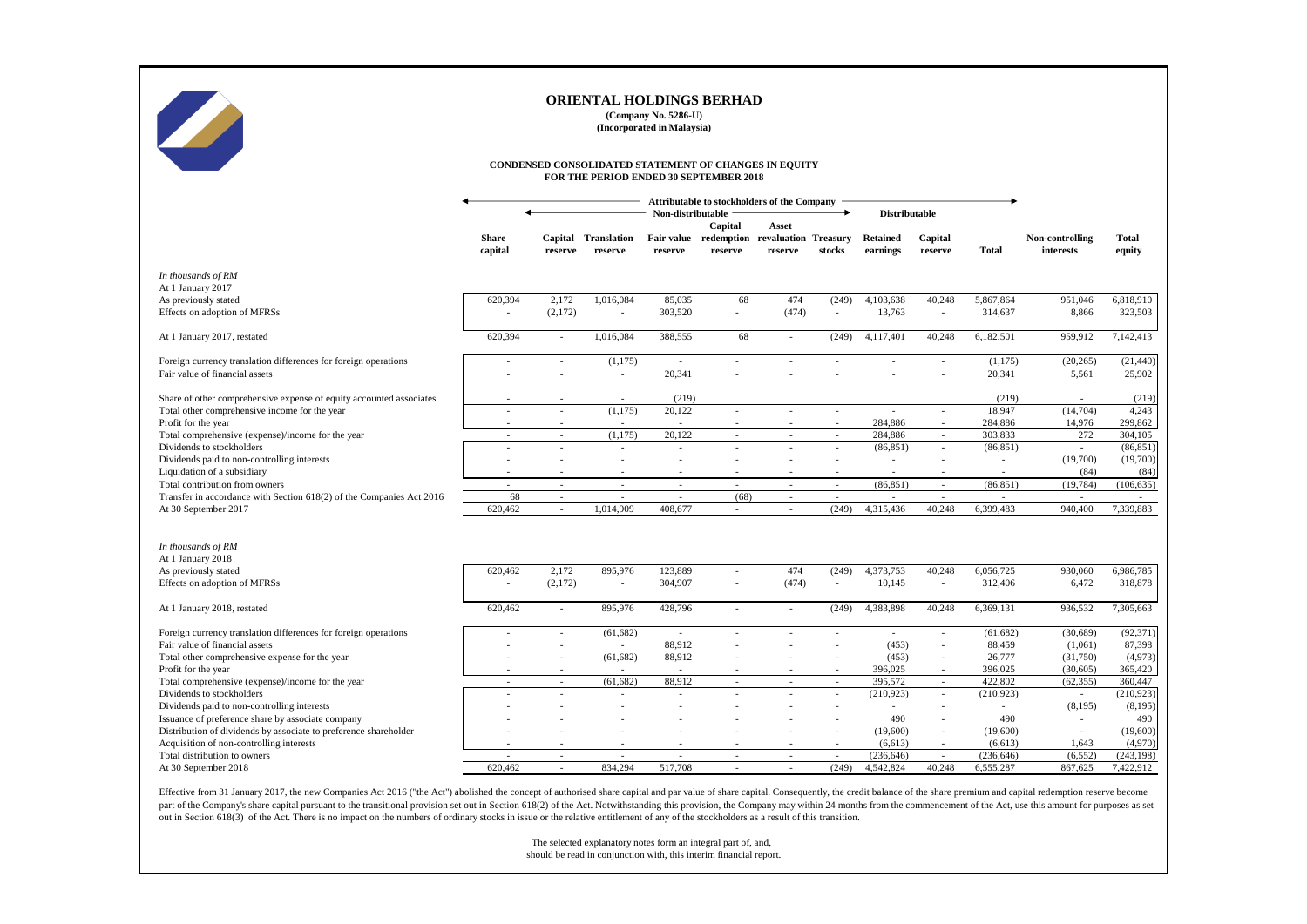# 

# **ORIENTAL HOLDINGS BERHAD**

**(Company No. 5286-U) (Incorporated in Malaysia)**

# **CONDENSED CONSOLIDATED STATEMENT OF CASH FLOWS FOR THE PERIOD ENDED 30 SEPTEMBER 2018**

|                                                    | <b>Current Year</b><br><b>To Date</b><br>30 Sept 2018)<br><b>RM'000</b><br>(Unaudited) | <b>Preceding Year</b><br><b>To Date</b><br>(Three quarters to (Three quarters to<br>30 Sept 2017)<br><b>RM'000</b><br>(Unaudited) |
|----------------------------------------------------|----------------------------------------------------------------------------------------|-----------------------------------------------------------------------------------------------------------------------------------|
| <b>CASH FLOWS FROM OPERATING ACTIVITIES</b>        |                                                                                        |                                                                                                                                   |
| Profit before tax                                  | 454,006                                                                                | 374,807                                                                                                                           |
| Adjustments for:                                   |                                                                                        |                                                                                                                                   |
| Non-cash items                                     | 213,001                                                                                | 160,072                                                                                                                           |
| Non-operating items                                | (199, 591)                                                                             | (138, 461)                                                                                                                        |
| Operating profit before working capital changes    | 467,416                                                                                | 396,418                                                                                                                           |
| Changes in working capital                         | (54,085)                                                                               | 245,587                                                                                                                           |
| Cash flow from operating activities                | 413,331                                                                                | 642,005                                                                                                                           |
| Dividend received, net                             | 104,761                                                                                | 39,828                                                                                                                            |
| Tax paid                                           | (84,293)                                                                               | (74, 919)                                                                                                                         |
| Interest paid                                      | (8,577)                                                                                | (8,139)                                                                                                                           |
| Payment of retirement benefits                     | (192)                                                                                  | (242)                                                                                                                             |
| Net cash flows from operating activities           | 425,030                                                                                | 598,533                                                                                                                           |
| <b>CASH FLOWS FROM INVESTING ACTIVITIES</b>        |                                                                                        |                                                                                                                                   |
| Capital expenditure                                | (151, 566)                                                                             | (314, 224)                                                                                                                        |
| Purchase of investments                            | (34, 964)                                                                              | (126, 530)                                                                                                                        |
| Proceeds from disposal of investments              | 36,873                                                                                 | 87,556                                                                                                                            |
| Interest received                                  | 60,913                                                                                 | 60,996                                                                                                                            |
| Additions of deferred expenditure                  | (56)                                                                                   | (65)                                                                                                                              |
| Acquisition of interest in existing subsidiaries   | (4,971)                                                                                |                                                                                                                                   |
| Decrease/(Increase) in short term investments, net | 158,497                                                                                | (125, 165)                                                                                                                        |
| Net cash flows from/(used in) investing activities | 64,726                                                                                 | (417, 432)                                                                                                                        |
|                                                    |                                                                                        |                                                                                                                                   |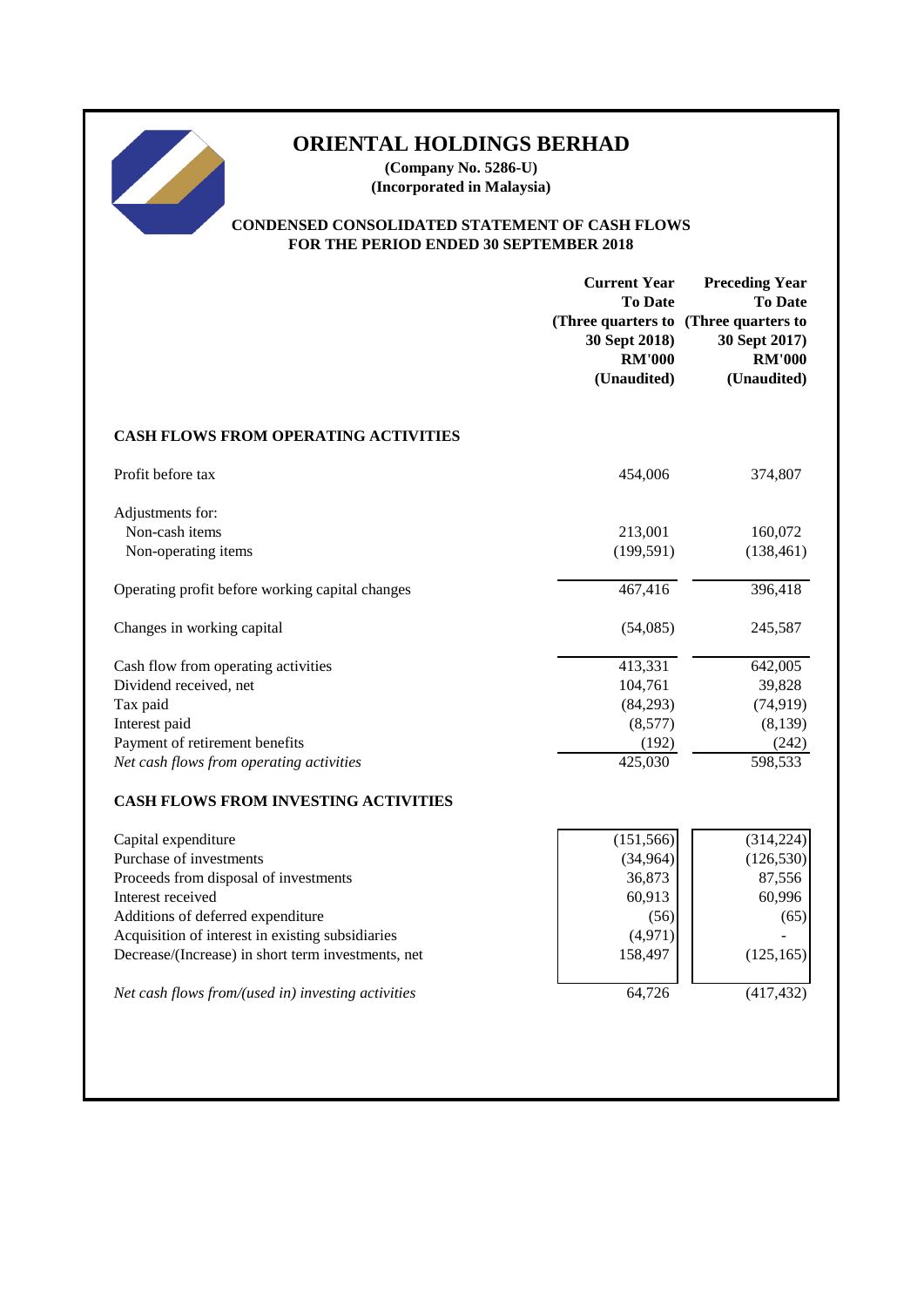| <b>CONSOLIDATED STATEMENT OF CASH FLOWS (Cont'd)</b>   | <b>Current Year</b><br><b>To Date</b><br>(Three quarters to (Three quarters to<br>30 Sept 2018)<br><b>RM'000</b><br>(Unaudited) | <b>Preceding Year</b><br><b>To Date</b><br>30 Sept 2017)<br><b>RM'000</b><br>(Unaudited) |
|--------------------------------------------------------|---------------------------------------------------------------------------------------------------------------------------------|------------------------------------------------------------------------------------------|
| <b>CASH FLOWS FROM FINANCING ACTIVITIES</b>            |                                                                                                                                 |                                                                                          |
| Bank borrowings (net)                                  | 88,644                                                                                                                          | 261,888                                                                                  |
| Dividends paid to stockholders                         | (210, 923)                                                                                                                      | (86, 851)                                                                                |
| Fixed deposits pledged for banking facilities          | 12,918                                                                                                                          | (14, 325)                                                                                |
| Dividends paid to minority interest                    | (8,195)                                                                                                                         | (19,700)                                                                                 |
| Net cash flows (used in)/from financing activities     | (117, 556)                                                                                                                      | 141,012                                                                                  |
| Net increase in cash and cash equivalents              | 372,200                                                                                                                         | 322,113                                                                                  |
| Cash and cash equivalents at 1 January                 | 2,375,587                                                                                                                       | 2,192,937                                                                                |
| Effects of exchange rates on cash and cash equivalents | (58,057)                                                                                                                        | (59, 239)                                                                                |
| Cash and cash equivalents at 30 September (Note 1)     | 2,689,730                                                                                                                       | 2,455,811                                                                                |
| <b>NOTE</b>                                            | <b>RM'000</b>                                                                                                                   | <b>RM'000</b>                                                                            |
| 1 Cash and cash equivalents consist of: -              | 1,126,814                                                                                                                       | 1,264,563                                                                                |
| Cash and bank balances                                 | 2,060,638                                                                                                                       | 1,738,834                                                                                |
| Fixed deposits                                         | 154,373                                                                                                                         | 94,236                                                                                   |
| Unit trust money market funds                          | 3,341,825                                                                                                                       | 3,097,633                                                                                |
| Less:                                                  | (652,095)                                                                                                                       | (641, 822)                                                                               |
| Deposits pledged                                       | 2,689,730                                                                                                                       | 2,455,811                                                                                |

should be read in conjunction with, this interim financial report. The selected explanatory notes form an integral part of, and,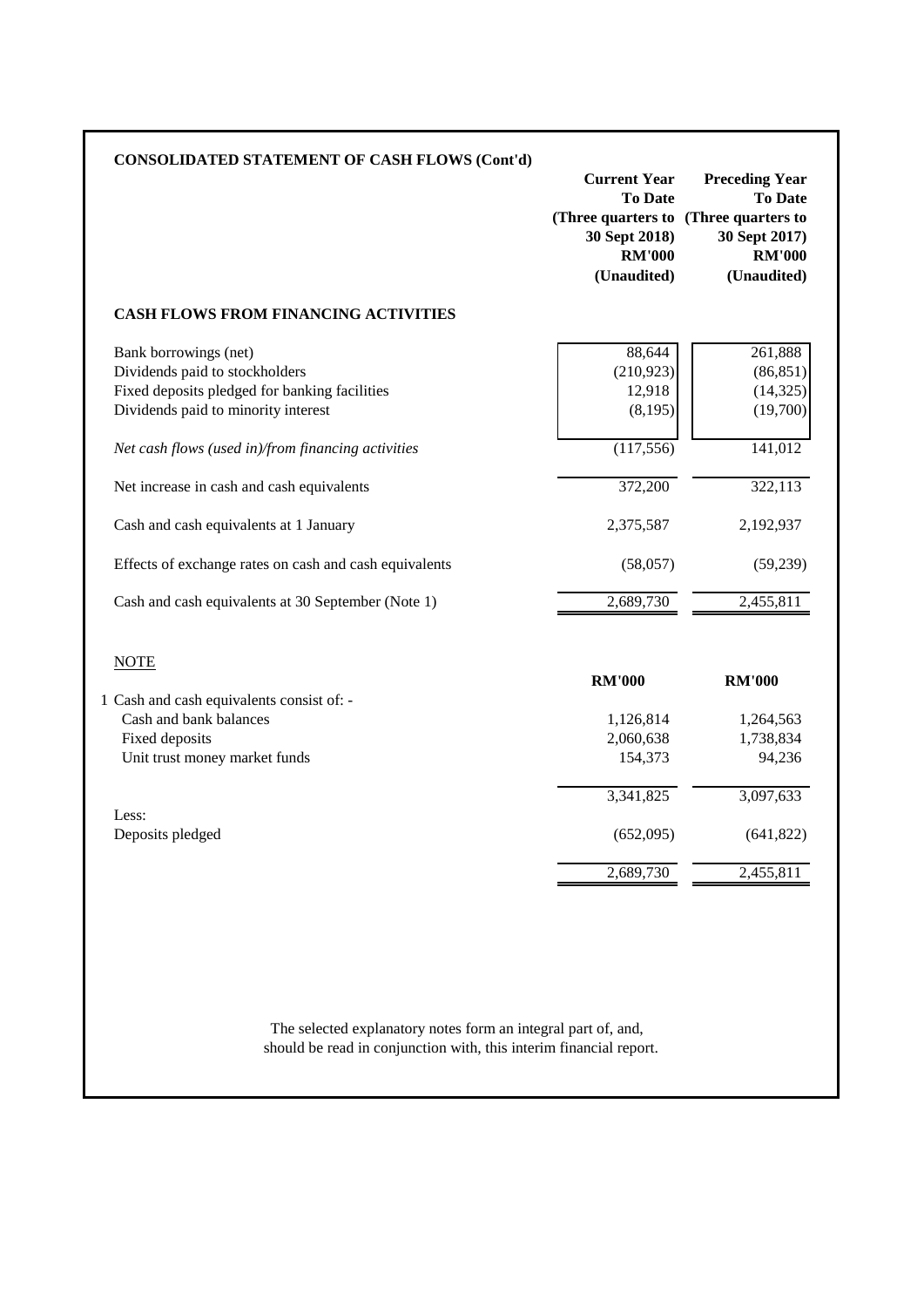#### **SELECTED EXPLANATORY NOTES TO THE INTERIM FINANCIAL REPORT 30 SEPTEMBER 2018**

#### **1. Basis of Preparation**

The interim financial report is unaudited and has been prepared in compliance with MFRS 134, Interim Financial Reporting and the additional disclosure requirements as in Part A of Appendix 9B of the Revised Listing Requirements.

The interim financial report should be read in conjunction with the most recent annual audited financial statements of the Group for the year ended 31 December 2017. These explanatory notes provide an explanation of events and transactions that are significant to an understanding of the changes in the financial position and performance of the Group since the year ended 31 December 2017.

The financial statements of the Group for the financial period ended 31 March 2018 are the first set of financial statements prepared in accordance with the Malaysian Financial Reporting Standards ("MFRS') Framework. The date of transition to the MFRS Framework was on 1 January 2017.

The accounting policies and methods of computation adopted by the Group in this interim financial report are consistent with the most recent annual audited financial statements for the year ended 31 December 2017 except for the adoption of the following new and revised MFRSs, IC Interpretations and Amendments which are effective from the annual period on or after 1 January 2018. The changes in accounting policies ae also expected to be reflected in the Group's consolidated financial statements as at and for the year ending 31 December 2018. The adoption of these standards, amendments and interpretations has no material impact to these interim financial statements, other than as disclosed below:

#### (i) MFRS 1, *First-time Adoption of Malaysian Financial Reporting Standards*

#### a) Deemed cost of property, plant and equipment

In the prior years, land and buildings of the Company was measured at revalued amount. The revaluation of the land and buildings was done in 1978 as part of a restructuring event in that year. The Group availed the transitional provisions issued by the Malaysian Accounting Standards Board to have the 1978 revalued assets of land and buildings continue to be stated at their existing carrying amounts less accumulated depreciation. As permitted in MFRS 1, the Company has treated the revalued amount at the date of transition as the deemed cost of the land and buildings. The related revaluation reserve of the previous revaluation has been transferred to retained earnings at the date of transition.

#### (ii) MFRS 9, *Financial Instruments*

On the adoption of MFRS 9, the Group assessed the financial assets and liabilities for the classification and measurement, impairment and hedge accounting. In respect of impairment of financial assets, MFRS 9 replaces the "incurred loss" model in MFRS 139 with an "expected credit loss" model. The new impairment model applies to financial assets measured at amortised cost, contract assets and debt instruments measured at fair value through other comprehensive income, but not to investments in equity instruments. MFRS 9 also requires unquoted investments in equity instruments to be measured at fair value, with changes in fair value recognised in other comprehensive income. The change in accounting policies was applied retrospectively.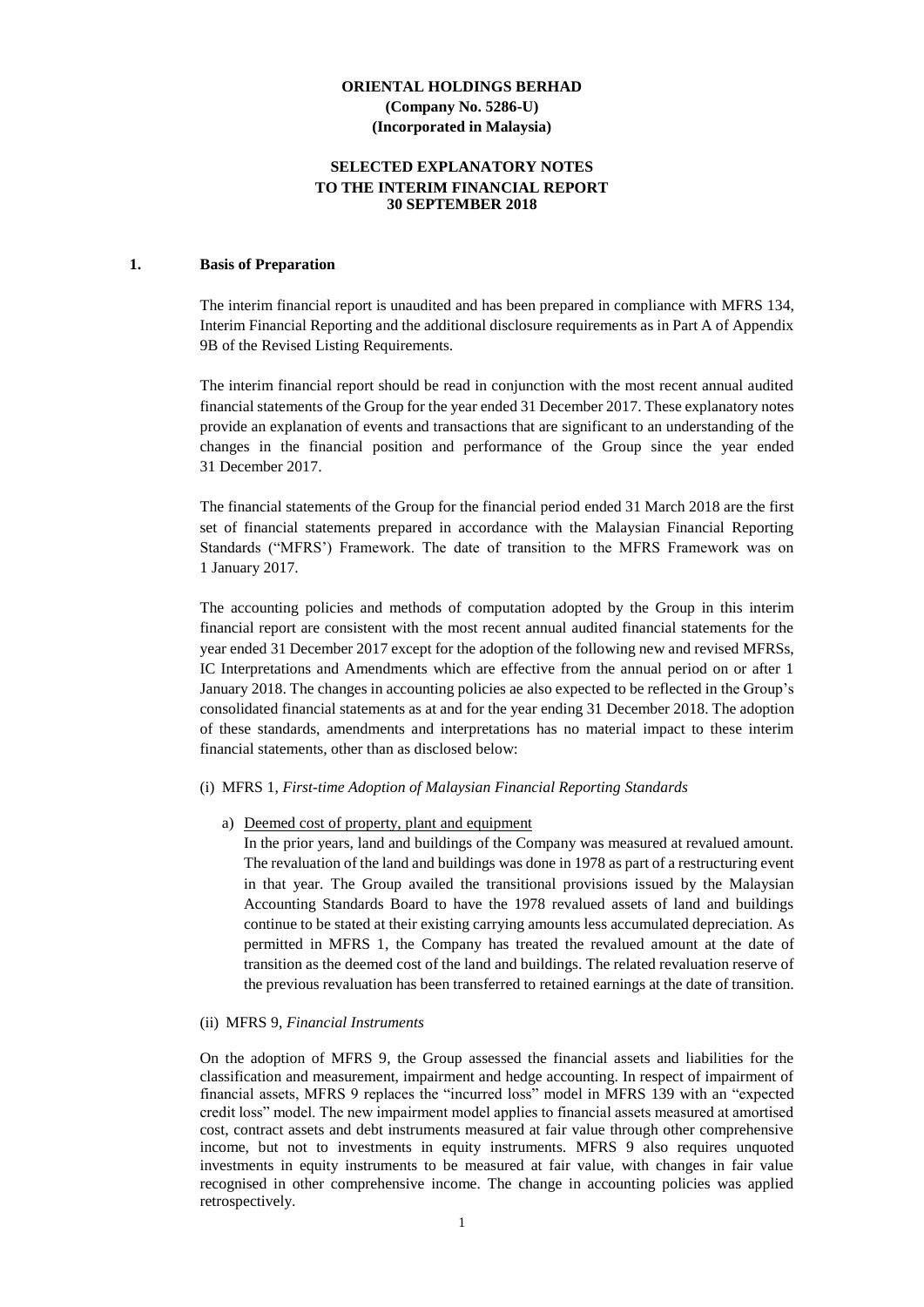#### **SELECTED EXPLANATORY NOTES TO THE INTERIM FINANCIAL REPORT 30 SEPTEMBER 2018 (Cont'd)**

#### **1. Basis of Preparation (Cont'd)**

#### (iii) MFRS 15, *Revenue from Contracts with Customers*

MFRS 15 establishes a new five-step model that will apply to revenue arising from contracts with customers, MFRS 15 will supersede the current revenue recognition guidance including MFRS 118 Revenue, MFRS 111 Construction Contracts and the related interpretations when it becomes effective.

The core principle of MFRS 15 is that an entity should recognise revenue which depict the transfer of promised goods or services to customers in an amount that reflects the consideration to which the entity expects to be entitled in exchange for those goods or services.

Under MFRS 15, an entity recognises revenue when (or as) a performance obligation is satisfied, i.e. when "control" of the goods or services underlying the particular performance obligation is transferred to the customers.

Upon adoption of MFRS 15, the Group recognises the revenue from contracts with customers when or as the Group transfers goods or services to a customer, measured at the amount to which the Group expects to be entitled, according to the term and condition stipulated in the contracts with customers. Depending on whether certain criteria are met, revenue is recognised over time, in a manner that depicts the Group's performance; or at a point in time, when control of the goods or services is transferred to the customers.

#### (iv) MFRS 141*, Agriculture*

#### a) Bearer plants

The amendments to MFRS 116 and MFRS 141 Agriculture: Bearer Plants change the accounting requirements for biological assets that meet the definition of bearer plants. Under the amendments, biological assets that meet the definition of bearer plants will be within the scope of MFRS 116. After initial recognition, bearer plants will now be measured under MFRS 116 using the cost model.

#### b) Biological assets

Prior to the adoption of the Amendments to MFRS 116 and MFRS 141 Agriculture: Bearer Plants, agricultural produce which form part of the bearer plants were not recognised. With the adoption of the Amendments to MFRS 116 and MFRS 141, the biological assets within the scope of MFRS 141 are measured at fair value less costs to sell. The changes in fair value less costs to sell of the biological assets was recognised in profit or loss.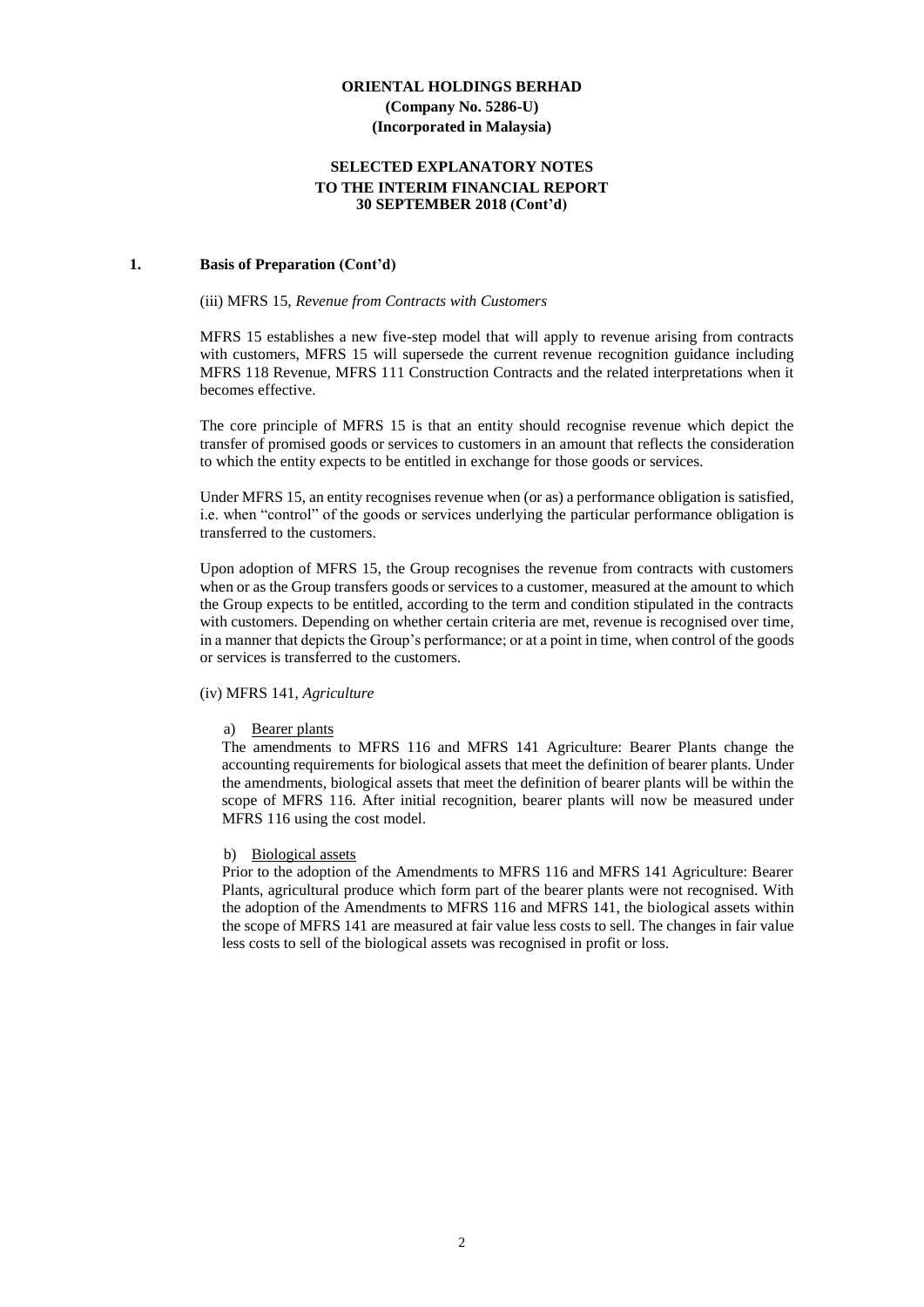# **SELECTED EXPLANATORY NOTES TO THE INTERIM FINANCIAL REPORT 30 SEPTEMBER 2018 (Cont'd)**

# **1. Basis of Preparation (Cont'd)**

In summary, impact of MFRS 1, 9, 15 and 141 adoptions are as follows:

#### i) Reconciliation of equity as at 31 December 2017

|                                     | Previously | Effects of   |             |
|-------------------------------------|------------|--------------|-------------|
|                                     | reported   | adoption of  | Reported    |
|                                     | under FRSs | <b>MFRSs</b> | under MFRSs |
|                                     | RM'000     | RM'000       | RM'000      |
| <b>Assets</b>                       |            |              |             |
| Property, plant and equipment       | 1,529,816  | 688,862      | 2,218,678   |
| Biological assets (non-current)     | 688,862    | (688, 862)   |             |
| Other investments                   | 393,234    | 315,849      | 709,083     |
| Inventories                         | 304,247    | 1,118        | 305,365     |
| Property development costs          | 3,228      | (3,228)      |             |
| Biological assets (current)         |            | 18,191       | 18,191      |
| Contract assets                     |            | 2,838        | 2,838       |
| Impact to assets                    | 2,919,387  | 334,768      | 3,254,155   |
|                                     |            |              |             |
| <b>Total equity and liabilities</b> |            |              |             |
| Reserves                            | 1,062,759  | 302,261      | 1,365,020   |
| Retained earnings                   | 4,373,753  | 10,145       | 4,383,898   |
| Non-controlling interests           | 930,060    | 6,472        | 936,532     |
| Deferred tax liabilities            | 31,921     | 21,460       | 53,381      |
| Provisions                          | 88,317     | (88, 317)    |             |
| Deferred income                     | 4,727      | 84,668       | 89,395      |
| Trade and other payables            | 441,313    | (1, 921)     | 439,392     |
| Impact to equity and liabilities    | 6,932,850  | 334,768      | 7,267,618   |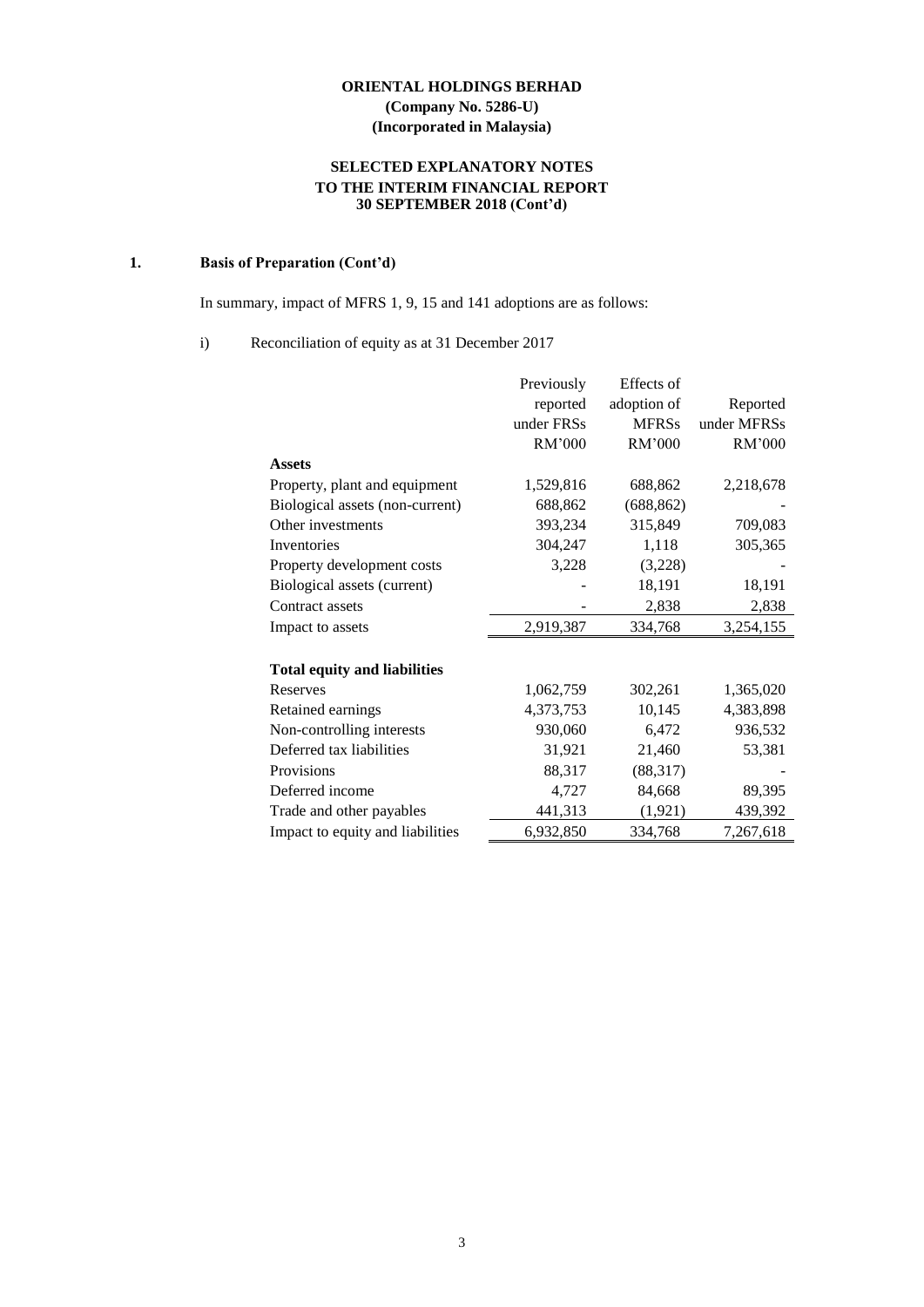# **SELECTED EXPLANATORY NOTES TO THE INTERIM FINANCIAL REPORT 30 SEPTEMBER 2018 (Cont'd)**

# **1. Basis of Preparation (Cont'd)**

Impact of MFRS 1, 9, 15 and 141 adoptions are as follows (cont'd):

# ii) Reconciliation of equity as at 1 January 2017

|                                     | Previously | Effects of   |             |
|-------------------------------------|------------|--------------|-------------|
|                                     | reported   | adoption of  | Reported    |
|                                     | under FRSs | <b>MFRSs</b> | under MFRSs |
|                                     | RM'000     | RM'000       | RM'000      |
| <b>Assets</b>                       |            |              |             |
| Property, plant and equipment       | 1,554,711  | 690,041      | 2,244,752   |
| Biological assets (non-current)     | 690,041    | (690, 041)   |             |
| Other investments                   | 344,806    | 315,796      | 660,602     |
| Inventories                         | 490,772    | 2,484        | 493,256     |
| Property development costs          | 3,113      | (3, 113)     |             |
| Biological assets (current)         |            | 23,844       | 23,844      |
| Contract assets                     |            | 835          | 835         |
| Impact to assets                    | 3,083,443  | 339,846      | 3,423,289   |
| <b>Total equity and liabilities</b> |            |              |             |
| Reserves                            | 1,144,081  | 300,874      | 1,444,955   |
| Retained earnings                   | 4,103,638  | 13,763       | 4,117,401   |
| Non-controlling interests           | 951,046    | 8,866        | 959,912     |
| Deferred tax liabilities            | 31,617     | 18,923       | 50,540      |
| Provisions                          | 73,422     | (73, 422)    |             |
| Deferred income                     | 4,890      | 71,033       | 75,923      |
| Trade and other payables            | 469,611    | (191)        | 469,420     |
| Impact to equity and liabilities    | 6,778,305  | 339,846      | 7,118,151   |

iii) The impact of the adjustments on the initial application of the adoption of the MFRS 1, 9, 15 and 141 do not have a significant impact on profit for the period ended 30 September 2017 of the Group.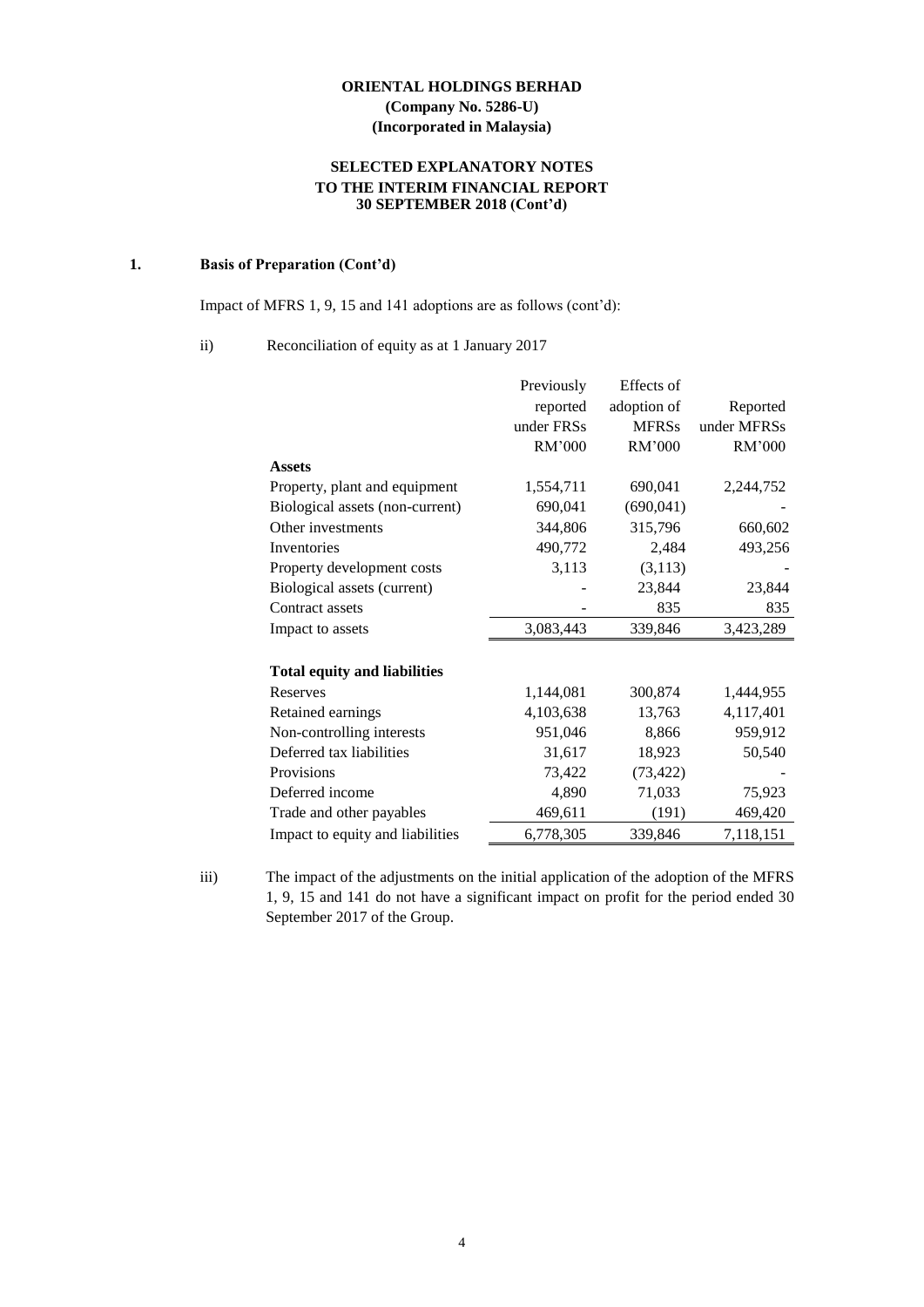#### **SELECTED EXPLANATORY NOTES TO THE INTERIM FINANCIAL REPORT 30 SEPTEMBER 2018 (Cont'd)**

#### **1. Basis of Preparation (Cont'd)**

#### **MFRSs, Amendments to MFRSs and IC Interpretations issued but not yet effective:**

# *MFRSs, Interpretations and amendments effective for annual periods beginning on or after 1 January 2019*

- MFRS 16, *Leases*
- IC Interpretation 23, *Uncertainty over Income Tax Treatments*
- Amendments to MFRS 3, *Business Combinations (Annual Improvements to MFRS Standards 2015-2017 Cycle)*
- Amendments to MFRS 9, *Financial Instruments – Prepayments Features with Negative Compensation*
- Amendments to MFRS 11*, Joint Arrangements (Annual Improvements to MFRS Standards 2015-2017 Cycle)*
- Amendments to MFRS 112*, Income Taxes (Annual Improvements to MFRS Standards 2015- 2017 Cycle)*
- Amendments to MFRS 119*, Employee Benefits – Plan Amendment, Curtailment or Settlements*
- Amendments to MFRS 123*, Borrowing Costs (Annual Improvements to MFRS Standards 2015-2017 Cycle)*
- Amendments to MFRS 128*, Investments in Associates and Joint Ventures – Long-term Interests in Associates and Joint Ventures*

# *MFRSs, Interpretations and amendments effective for annual periods beginning on or after 1 January 2021*

• MFRS 17, *Insurance Contracts*

#### *MFRSs, Interpretations and amendments effective for annual periods beginning on or after a date yet to be confirmed*

• Amendments to MFRS 10, *Consolidated Financial Statements* and MFRS 128, *Investments in Associates and Joint Ventures – Sale or Contribution of Assets between an Investor and its Associate or Joint Venture*

The Group will adopt the above pronouncements when they become effective in the respective financial periods. These pronouncements are not expected to have a material impact to the financial statements of the Group upon their initial recognition except as mentioned below:

#### **MFRS 16,** *Leases*

MFRS 16 replaces the guidance in MFRS 117, Leases, IC Interpretation 4, *Determining whether an Arrangement contains a Lease*, IC Interpretation 115, Operating Leases *– Incentives* and IC Interpretation 127*, Evaluating the Substance of Transactions Involving the Legal Form of a Lease.*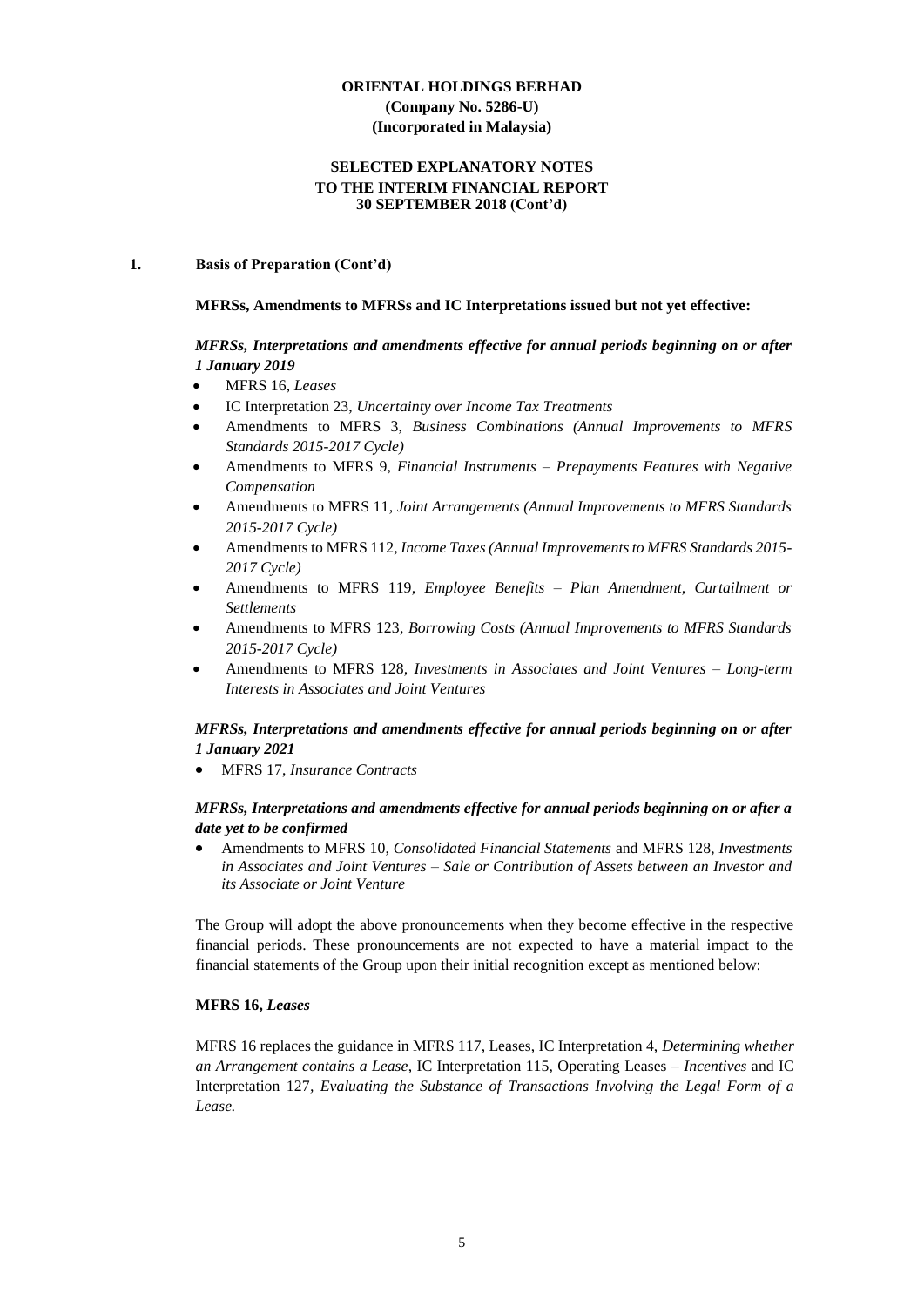#### **SELECTED EXPLANATORY NOTES TO THE INTERIM FINANCIAL REPORT 30 SEPTEMBER 2018 (Cont'd)**

#### **1. Basis of Preparation (Cont'd)**

MFRS 16 introduces a single, on-balance sheet lease accounting model for lessees. A lessee recognises a right-of-use asset representing its right to use the underlying asset and a lease liability representing its obligations to make lease payments. There are recognition exemptions for shortterm leases and leases of low-value items. Lessor accounting remains similar to the current standard which continues to be classified as finance or operating lease.

The Group is currently assessing the financial impact that may arise from the adoption of MFRS 16.

#### **2. Auditors' Qualification**

There's no qualification on the audit report of the preceding annual financial statements of Oriental Holdings Berhad.

#### **3. Seasonal Cyclical Factors**

Majority of the business operations of the Group are generally in tandem with the prevailing economic conditions where the Group operates with the exception of a few sectors. Commodity price is the most significant determinant of the level of profitability for the plantation sector although seasonal factor such as climatic condition also plays a part in determining the production level. The tourism sector will generally perform better during the major festive and holiday seasons.

#### **4. Exceptional Items**

There were no material exceptional items for the period under review.

#### **5. Changes in Estimates**

There were no material changes in estimates of amounts reported in prior financial period.

#### **6. Debt and Equity Securities**

There were no issuance and repayment of debt and equity stocks, stock buy-backs, stock cancellations, stocks held as treasury stocks and resale of treasury stocks for the current financial period to date.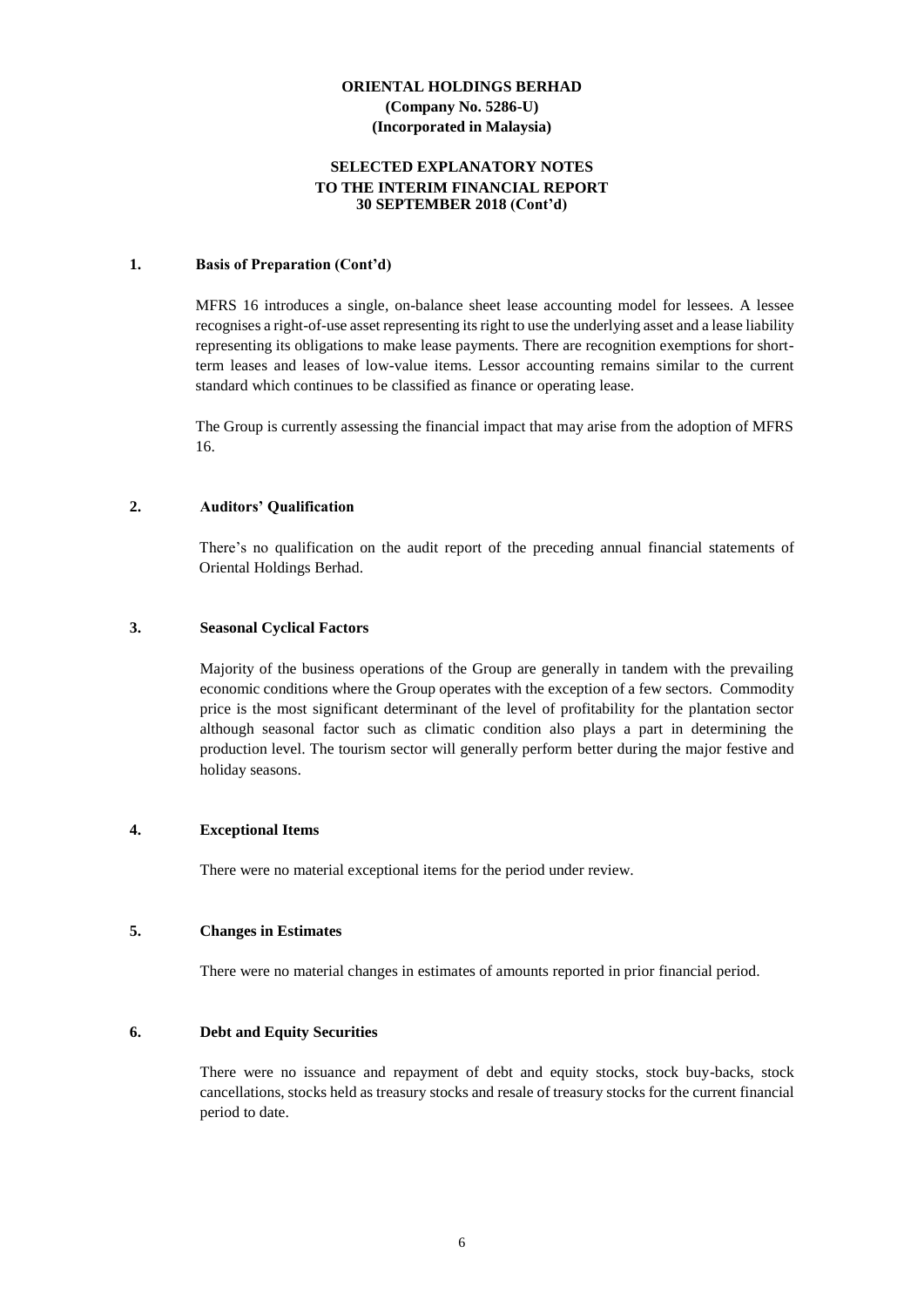#### **SELECTED EXPLANATORY NOTES TO THE INTERIM FINANCIAL REPORT 30 SEPTEMBER 2018 (Cont'd)**

# **7. Dividends Paid**

Since the end of the previous financial year, the Company paid:

- i) a single tier second interim dividend of 6 sen per ordinary stock (2016 : 6 sen per ordinary stock) totalling RM37,221,710 in respect of the financial year ended 31 December 2017 on 6 April 2018; and
- ii) a single tier final dividend of 8 sen per ordinary stock and single tier final special dividend of 20 sen per ordinary stock (2016 : a single tier final dividend of 8 sen per ordinary stock) totalling RM173,701,312 in respect of the financial year ended 31 December 2017 on 12 July 2018; and
- iii) a single tier interim dividend of 6 sen per ordinary stock (2017: 6 sen per ordinary stock) totalling RM37,221,710 in respect of the financial year ending 31 December 2018 on 22 November 2018.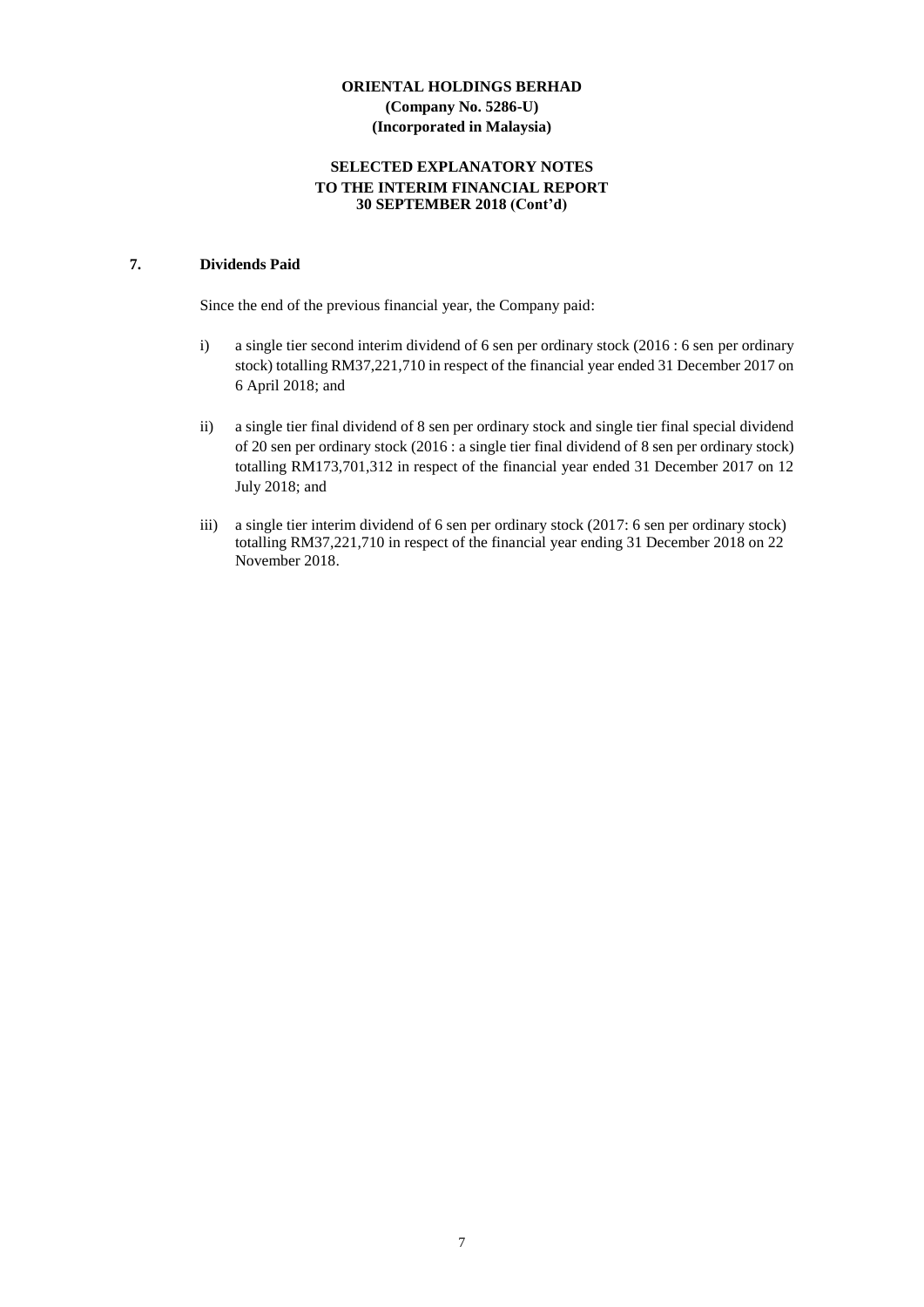# **SELECTED EXPLANATORY NOTES TO THE INTERIM FINANCIAL REPORT 30 SEPTEMBER 2018 (Cont'd)**

# **8. Segment Revenue and Results**

|                                 |               |                |                   |                   |               | <b>Investment</b> |                   |                     |                    |              |                  |
|---------------------------------|---------------|----------------|-------------------|-------------------|---------------|-------------------|-------------------|---------------------|--------------------|--------------|------------------|
|                                 |               |                |                   |                   |               | properties &      |                   |                     |                    |              |                  |
|                                 |               |                |                   |                   |               | trading of        |                   |                     |                    |              | <b>Total per</b> |
|                                 | Automotive    |                |                   |                   |               | building          |                   |                     |                    |              | consolidated     |
|                                 | and related   | <b>Plastic</b> | <b>Hotels</b> and |                   | Investment    | material          |                   | <b>Total of all</b> | Reconciliation/    |              | financial        |
|                                 | products      | products       | resorts           | <b>Plantation</b> | holdings      | products          | <b>Healthcare</b> | segments            | <b>Elimination</b> | <b>Notes</b> | statements       |
|                                 | <b>RM'000</b> | <b>RM'000</b>  | <b>RM'000</b>     | <b>RM'000</b>     | <b>RM'000</b> | <b>RM'000</b>     | <b>RM'000</b>     | <b>RM'000</b>       | <b>RM'000</b>      |              | <b>RM'000</b>    |
| 30 September 2018               |               |                |                   |                   |               |                   |                   |                     |                    |              |                  |
| Revenue from external customers | 3,735,853     | 161,878        | 230,297           | 452,707           | 87,409        | 230,103           | 69,718            | 4,967,965           |                    |              | 4,967,965        |
| Inter-segment revenue           | 838           | 104            | 243               |                   | 12,019        | 54                |                   | 13,258              | (13,258)           |              |                  |
| Total revenue                   | 3,736,691     | 161,982        | 230,540           | 452,707           | 99,428        | 230,157           | 69,718            | 4,981,223           | (13,258)           |              | 4,967,965        |
| <b>Results</b>                  |               |                |                   |                   |               |                   |                   |                     |                    |              |                  |
| Segment profit/(loss)           | 303,271       | 952            | 41,075            | (25, 197)         | 88,168        | 4,794             | (5,660)           | 407,403             | 46,603             | A            | 454,006          |
| <b>Assets</b>                   |               |                |                   |                   |               |                   |                   |                     |                    |              |                  |
| Segment assets                  | 3,267,713     | 378,740        | 1,151,736         | 2,136,623         | 878,064       | 1,067,062         | 212,914           | 9,092,852           | 688,887            | B            | 9,781,739        |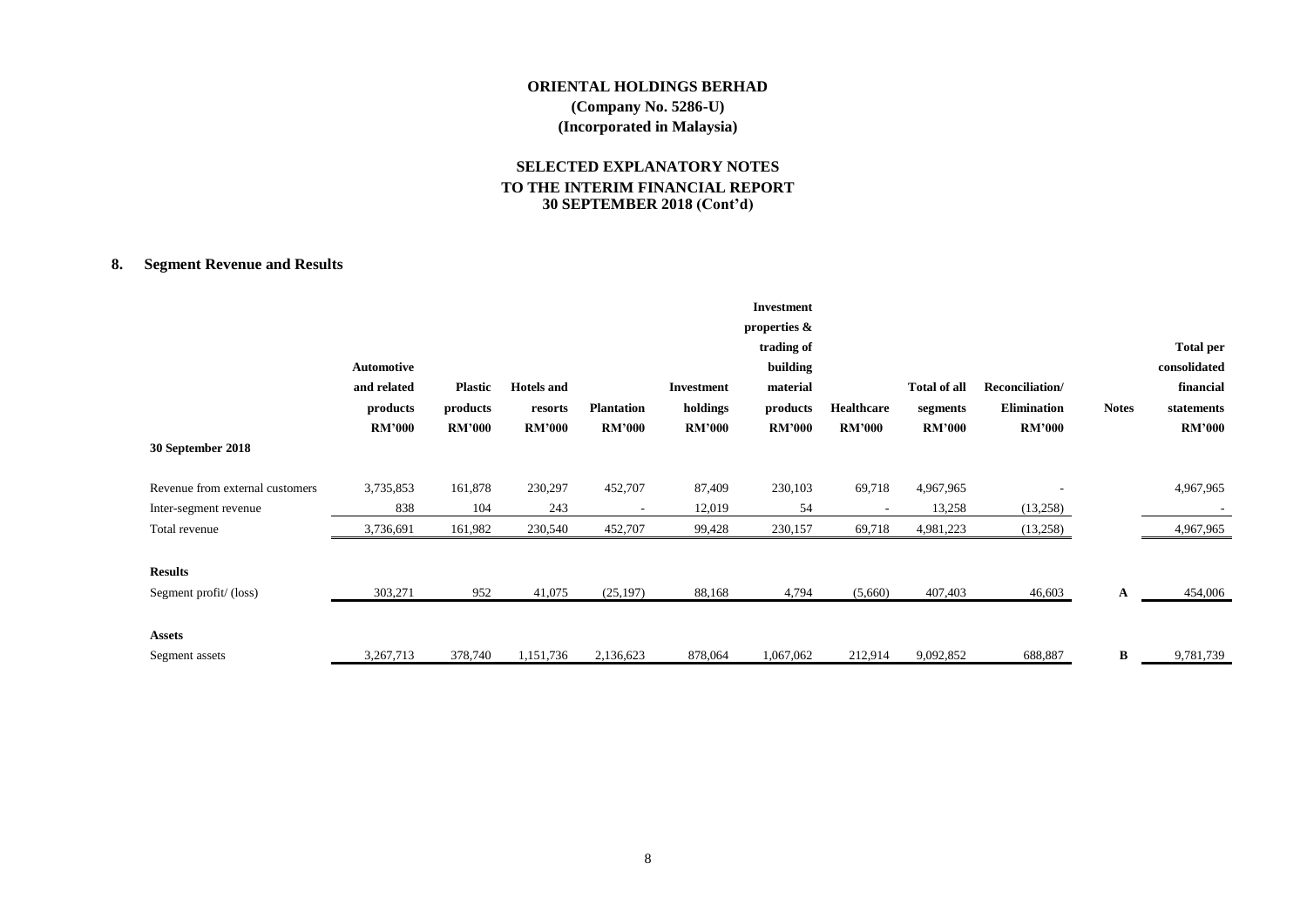### **SELECTED EXPLANATORY NOTES TO THE INTERIM FINANCIAL REPORT 30 SEPTEMBER 2018 (Cont'd)**

# **8. Segment Revenue and Results (Cont'd)**

- *Notes Nature of adjustments and eliminations to arrive at amounts reported in the consolidated interim financial report*
- A The following items are added to/ (deducted from) segment profit to arrive at "Profit before tax" presented in the condensed consolidated statements of comprehensive income:

|                                | 30 September |
|--------------------------------|--------------|
|                                | 2018         |
|                                | RM'000       |
| Share of results of associates | 56,267       |
| Finance costs                  | (9,664)      |
|                                | 46,603       |

B The following items are added to segment assets to arrive at total assets reported in the condensed consolidated statement of financial positions:

|                          | 30 September |
|--------------------------|--------------|
|                          | 2018         |
|                          | RM'000       |
| Investment in associates | 613,657      |
| Current tax assets       | 25,608       |
| Deferred tax assets      | 49,622       |
|                          | 688.887      |

# **9. Material Post Balance Sheet Events**

There were no material events subsequent to the end of the period under review which have not been reflected in this interim financial report.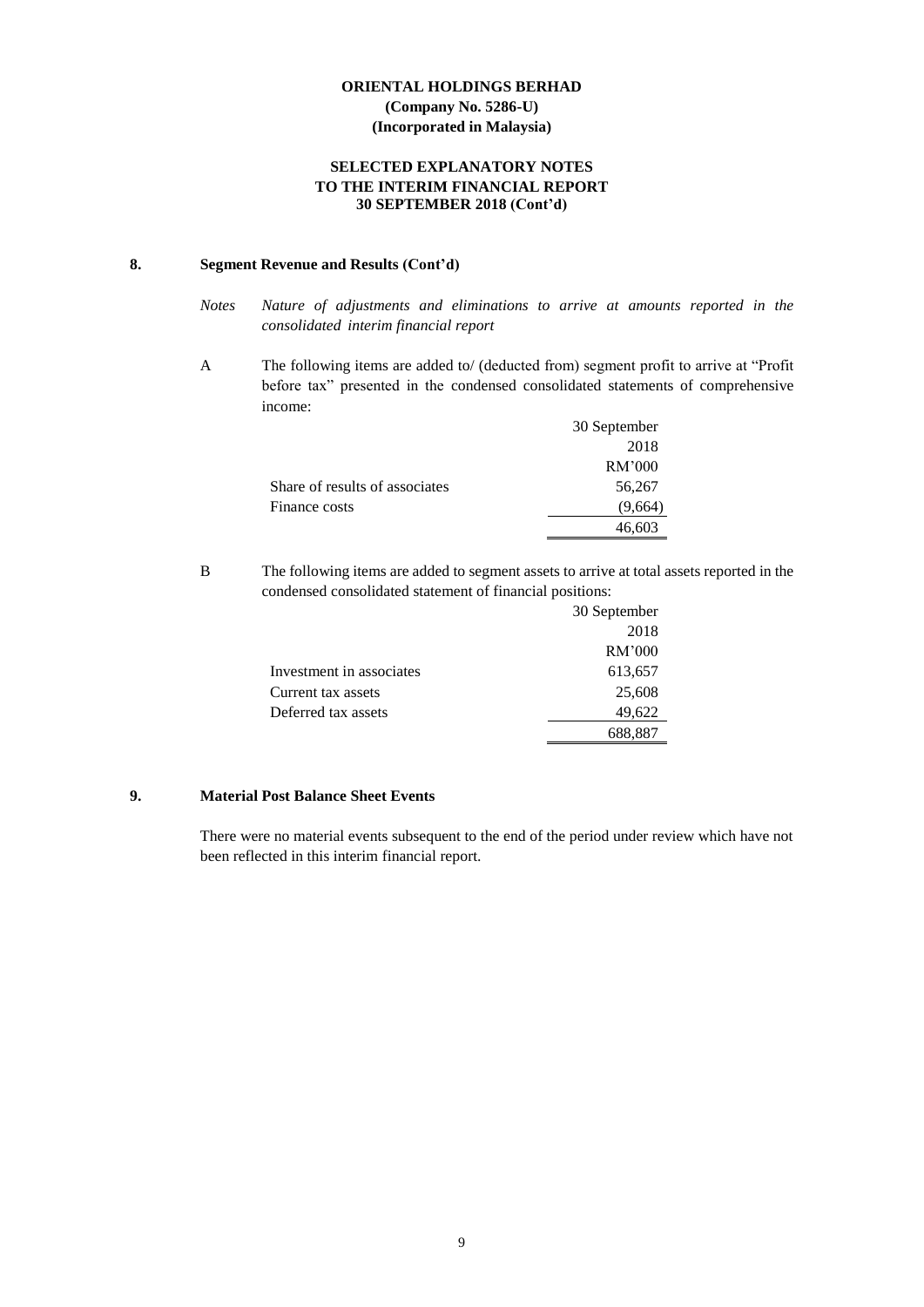#### **SELECTED EXPLANATORY NOTES TO THE INTERIM FINANCIAL REPORT 30 SEPTEMBER 2018 (Cont'd)**

#### **10. Changes in Group's Composition**

There were no changes in the composition of the Group during the current financial period todate other than the following:-

- (i) Armstrong Component Parts (Vietnam) Co., Ltd ("ACPV"), a wholly-owned subsidiary of Armstrong Auto Parts Sdn Berhad which in turn is 60.26% owned by the Company had on 6 February 2017 submitted the notice of voluntary dissolution and termination of activities to the Vietnamese tax authority. ACPV was involved in the manufacturing of automotive parts before cessation of its business operations in November 2014. The liquidation is still in progress.
- (ii) The Company had on 16 November 2017 entered into Sale and Purchase Agreement to acquire from Honda Motor Company Ltd. ("Honda Motor") its entire 23.62% equity interest in Armstrong Auto Parts Sdn Berhad ("AAP") for a total cash consideration of RM1.00 only. OHB holds 83.88% interest in AAP where 77.23% is held directly and remaining 6.65% is held indirectly through a wholly owned subsidiary as of completion of the acquisition on 12 January 2018.
- (iii) The Company had on 16 November 2017 entered into Sale and Purchase Agreement to acquire from Honda Motor its entire 25.0% equity interest in Armstrong Cycle Parts (Sdn) Bhd ("ACP") for a total cash consideration of RM2,898,500.00. OHB holds 82.14% in ACP as of completion of the acquisition on 12 January 2018.
- (iv) The Company had on 22 November 2017 entered into Sale and Purchase Agreement to acquire from Dato' Syed Mohamad Bin Syed Murtaza his entire 12.858% equity interest in ACP for a total cash consideration of RM1,490,756.52. OHB holds 95.00% in ACP as of completion of the acquisition on 12 January 2018.
- (v) The Company had on 30 July 2018 entered into Sale and Purchase Agreement to acquire from Hi-lex Corporation its entire 5% equity interest in ACP for a total cash consideration of RM579,700.00. OHB holds 100% in ACP as of completion of the acquisition on 9 August 2018.
- (vi) Armstrong Realty Sdn. Bhd. ("AR"), a wholly-owned subsidiary of Armstrong Auto Parts Sdn. Bhd. which in turn is a 89.65% owned subsidiary of OHB. AR had on 28 September 2018 been placed under member's voluntary winding up proceeding. AR was incorporated in Malaysia on 19 June 1978 with its former name as Stanley Bulbs (M) Sdn Berhad. It had on 10 November 1982 changed its name to Oriental Showa Sdn. Berhad before assumed its current name on 3 January 1994. Its issued and paid up share capital is RM4,200,000.00 comprised 4,200,000 ordinary shares. ARSB had ceased operations and is dormant since 2008.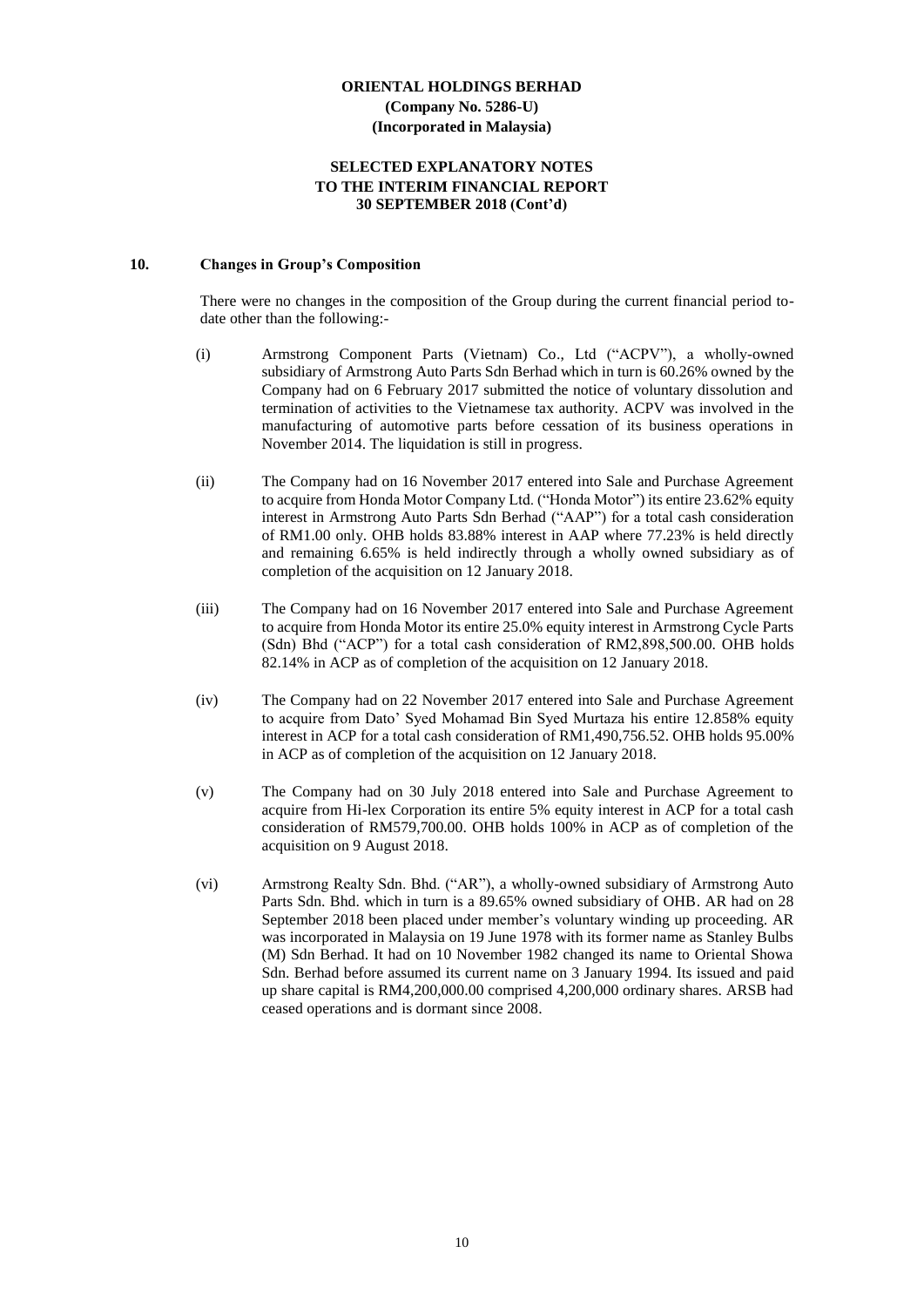#### **SELECTED EXPLANATORY NOTES TO THE INTERIM FINANCIAL REPORT 30 SEPTEMBER 2018 (Cont'd)**

#### **11. Changes in Contingent Liabilities and Assets and Changes in Material Litigations**

There were no contingent liabilities and assets at the end of the reporting period.

Neither the Company nor any of its subsidiaries is engaged in any material litigation, either as plaintiff or defendant and the Directors are not aware of any proceedings pending or threatened, against the Company or any of its subsidiaries or of any facts likely to give rise to any proceedings which might materially affect the position or business of the Company or any of its subsidiaries, financially or otherwise.

#### **12. Review of Group's Performance**

#### *Overall Review*

The Group recorded year to date revenue of RM 4,968.0 million, an increase of 8.0% or RM 366.4 million as compared to RM 4,601.6 million in the corresponding period last year. The improvement in revenue was mainly attributable to higher contribution by the automotive segment of RM 391.5 million as a result of the hike in number of cars sold especially retail operations in Singapore. Group's operating profits improved by RM 44.1 million impacted mostly by the higher gross profit margin mainly from automotive and related products, and investment holding segments off-setting unfavourable unrealised foreign exchange loss due to weakening of IDR against JPY borrowings (2018 : RM 97.3 million; 2017 : RM 41.5 million) from the plantation segment.

The Group achieved year to date profit before tax of RM 454.0 million, a 21.1% or RM 79.2 million higher as compared to RM 374.8 million in the corresponding period last year. The higher year to date profit before tax was mainly attributable to higher contribution from automotive and investment holdings segments as described below.

#### *Segmental Analysis*

Performance for each operating segment is as follows:-

The revenue from the automotive segment increased by 11.7% to RM 3,735.9 million while operating profit increased by 46.8% to RM 303.3 million.

For the retail operations in Singapore, revenue and operating profit increased by 16.7% and 55.3% respectively mainly from higher number of cars sold by 16.0% and fall in COE prices in July 2018 help to push the demand particularly in Q3FY18. For the retail operations in Malaysia, revenue increased by 4.5% mainly from sales of high value models and after sales operation.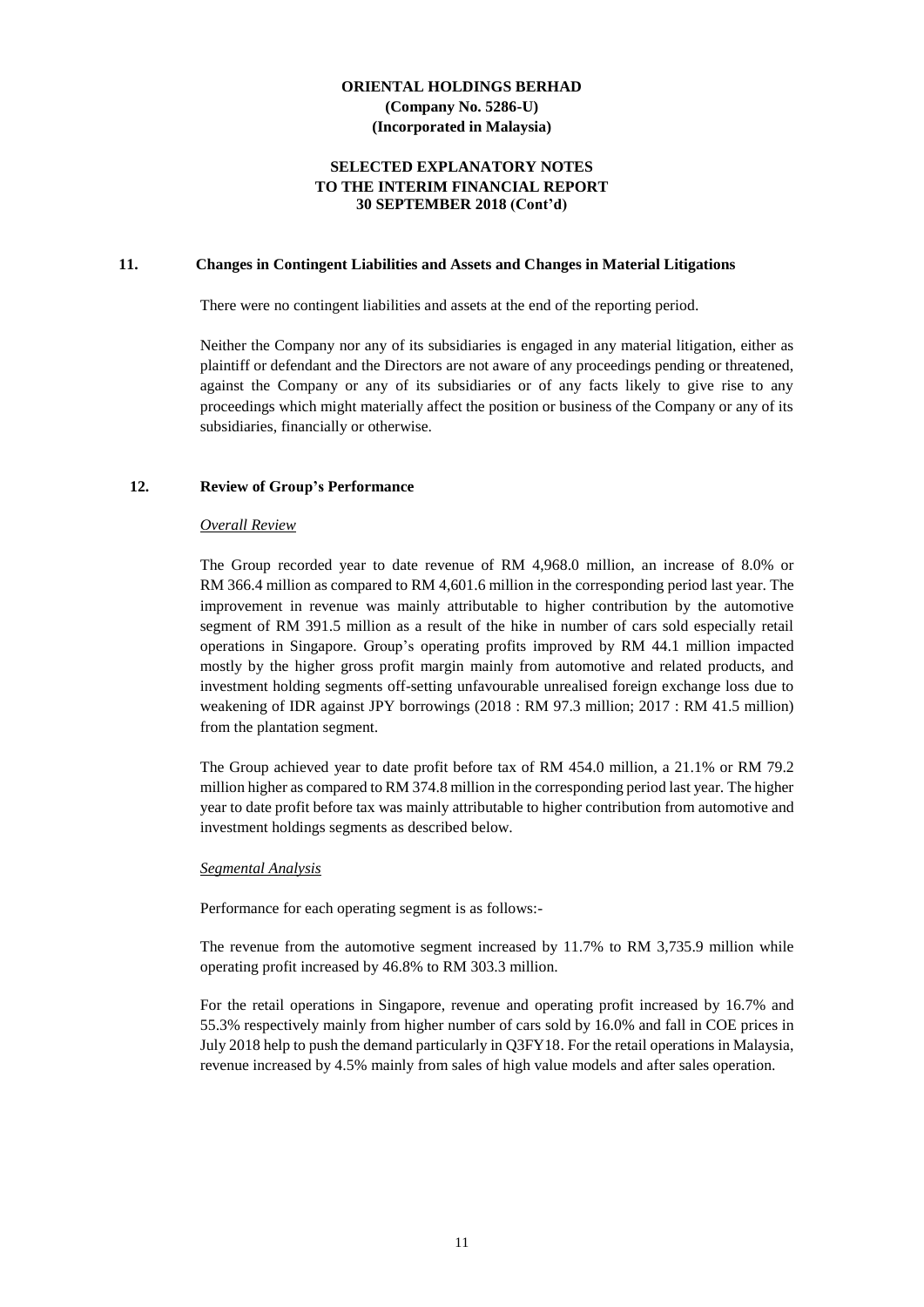#### **SELECTED EXPLANATORY NOTES TO THE INTERIM FINANCIAL REPORT 30 SEPTEMBER 2018 (Cont'd)**

#### **12. Review of Group's Performance (Cont'd)**

The revenue for plantation segment decreased by 18.5% and operating loss was RM 25.2 million as compared to operating profit of RM 76.9 million in corresponding period last year. The overall decline in revenue and performance of plantation was impacted by the decrease in commodity selling prices compared to 2017 (CPO decreased by 20.5%; PK decreased by 26.8% and FFB decreased by 25.0%) and unrealised foreign exchange loss (2018 : RM 97.3 million; 2017 : RM 41.5 million) mainly from JPY denominated borrowings.

Plastic segment has shown improvement in both revenue and operating profit in 2018 compared to corresponding period last year. The revenue for the segment increased by 11.2% while operating profit was RM 1.0 million (operating loss 2017 : RM 2.6 million) attributable to increase in orders particularly from its automotive products.

Slight increase in hotels and resorts segment revenue and operating profit by RM 9.7 million (4.4%) and RM 4.4 million (12.1%) respectively. Both revenue and operating profit were driven by the improvement in overall average occupancy rate for hotels especially in Singapore and UK.

The revenue for investment holding segment increased by 175.7% attributable to higher dividend income from other investments. Operating profit has increased by 117.6% (2018 : RM 88.2 million; 2017 : RM 40.5 million) attributable to unrealised foreign exchange gain of RM 4.4 million (2017 unrealised foreign exchange loss : RM 14.3 million) on JPY denominated borrowings.

The revenue and operating profit for investment properties and trading of building material products segment decreased by 8.0% and 73.4% respectively. Decrease in revenue and operating profit were attributable to lower sales volume and net selling prices in the depressed property market.

Healthcare segment's revenue improved by 30.3% with increasing patients load especially for outpatients but remained at operating loss of RM 5.7 million (2017 : RM 12.7 million) due to high fixed operating cost since its commencement in January 2015.

#### **13. Material Change in Profit/ Loss Before Taxation ("PBT"/ "LBT") reported as compared with the immediate preceding quarter**

#### *Overall Review*

The Group's revenue for the third quarter of 2018 was RM 1,612.9 million, a decrease of RM 261.4 million or 13.9% from RM 1,874.3 million in Q2FY18, mainly due to lower contribution from automotive segment with lower number of cars sold especially for the retail operations in Singapore. Decrease in the Group's operating profits by RM 94.6 million (Q3FY18 : RM 134.6 million; Q2FY18 : RM 229.2 million) was mainly due to unrealised foreign exchange loss in Q3FY18 of RM 10.1 million (unrealised foreign exchange gain in Q2FY18 : RM 0.7 million).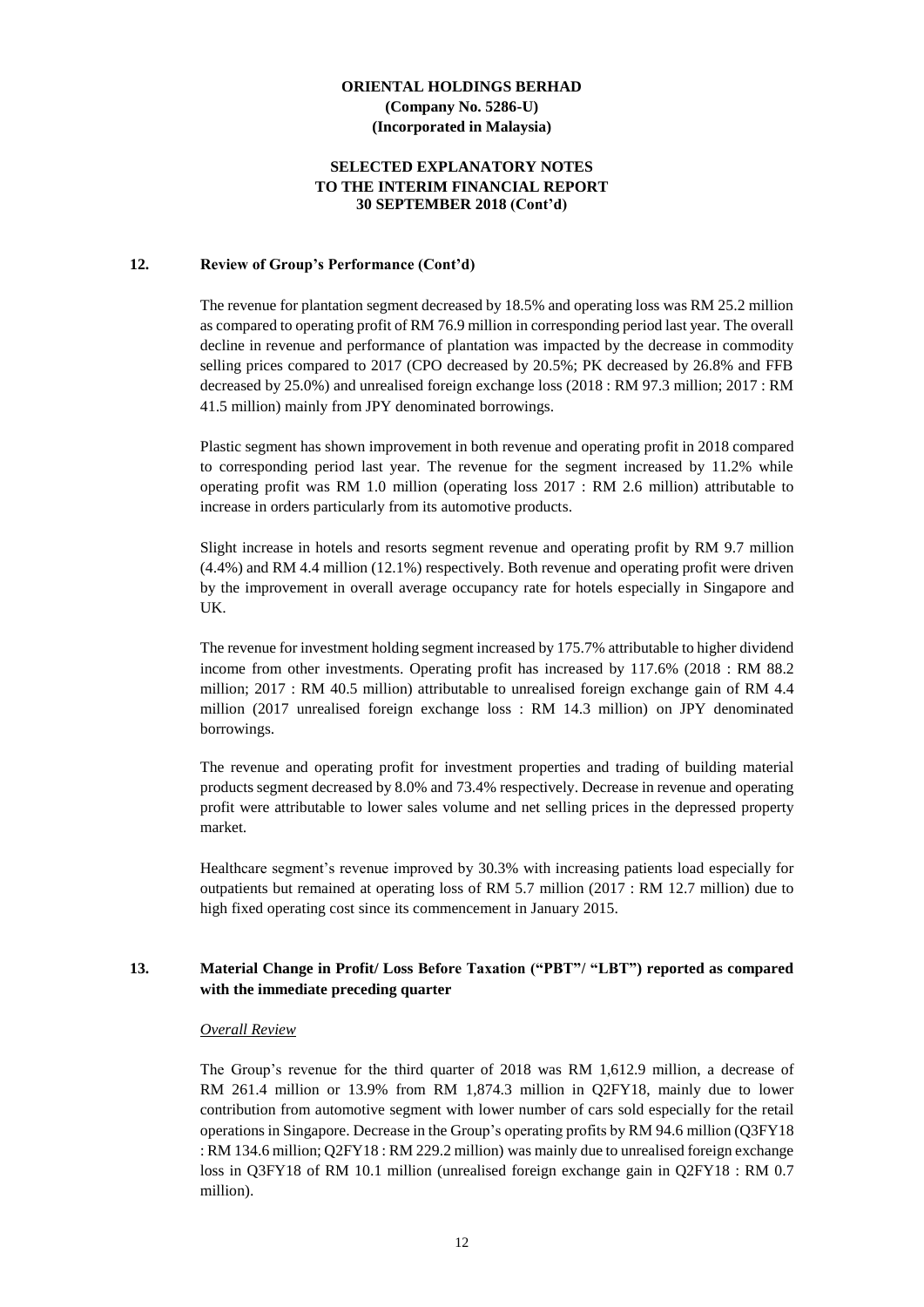#### **SELECTED EXPLANATORY NOTES TO THE INTERIM FINANCIAL REPORT 30 SEPTEMBER 2018 (Cont'd)**

#### **13. Material Change in Profit/ Loss Before Taxation ("PBT"/ "LBT") reported as compared with the immediate preceding quarter (Cont'd)**

The Group's profit before tax for Q3FY18 decreased from RM 251.8 million in Q2FY18 to RM 149.5 million. The lower profit before tax was mainly due to lower performance from automotive and investment holdings segment.

#### *Segmental Analysis*

Performances of each operating segment as compared to the immediate preceding quarter are as follows:-

Revenue and operating profit from automotive segment decreased by 13.7% to RM 1,221.0 million and RM 94.0 million (Q2FY18 : RM 128.3 million) respectively. Revenue for retail operation decreased by 14.7% mainly due to lower number of cars sold especially from retail operations in Singapore. Operating profit decreased mainly due to the segment incurred higher unrealised foreign exchange loss of RM 5.9 million in Q3FY18 (unrealised foreign exchange gain Q2FY18 : RM 1.5 million) mainly from fixed deposits in AUD and JPY.

Revenue from plantation segment decreased by 13.6% (Q3FY18 : RM 140.3 million ; Q2FY18 : RM 162.4 million) while operating profit was RM 15.2 million in Q3FY18 (Q2FY18 : RM 0.2 million). Lower revenue for the quarter was mainly due to decrease in CPO sales volume and selling price by 0.1% and 13.1% respectively. The segment registered higher operating profit impacted mainly from the lower foreign exchange loss on the JPY borrowings (Q3FY18 : RM 7.8 million; Q2FY18 : RM 11.0 million) due to weakening of JPY against IDR.

Revenue for plastic segment increased by 13.7% to RM 59.6 million (Q2FY18 : RM 52.4 million), while operating profit decreased by 38.4% to RM 0.8 million (Q2FY18 : RM 1.3 million). Plastic segment has been operating under competitive environment with marginal profit.

Revenue for hotels and resorts segment increased by 11.8% (Q3FY18 : RM 79.7 million; Q2FY18 : RM 71.3 million) and operating profit improved by 153.1% (Q2FY18 : RM 16.1 million; Q2FY18 : RM 6.3 million) attributable to the increase in hotels' average occupancy rate and average room rate due to seasonal factor.

Revenue and operating profit for investment holding segment decreased by 95.2% and 90.1 % respectively. Lower revenue and operating profit were due to lower dividend income received from other investment.

Revenue for investment properties and trading of building material products segment was higher by 21.2% mainly due to higher sales volume and net selling prices. However, the operating profit was lower by 54.8% (Q3FY18 : RM 0.5 million; Q2FY18 : RM 1.1 million) mainly due to higher unrealised foreign exchange loss from USD denominated advances.

Healthcare segment's revenue recorded at RM 24.0 million (Q2FY18 : RM 22.9 million), with operating loss of RM 1.3 million (Q2FY18 : RM 2.1 million) as a result of high fixed operating costs.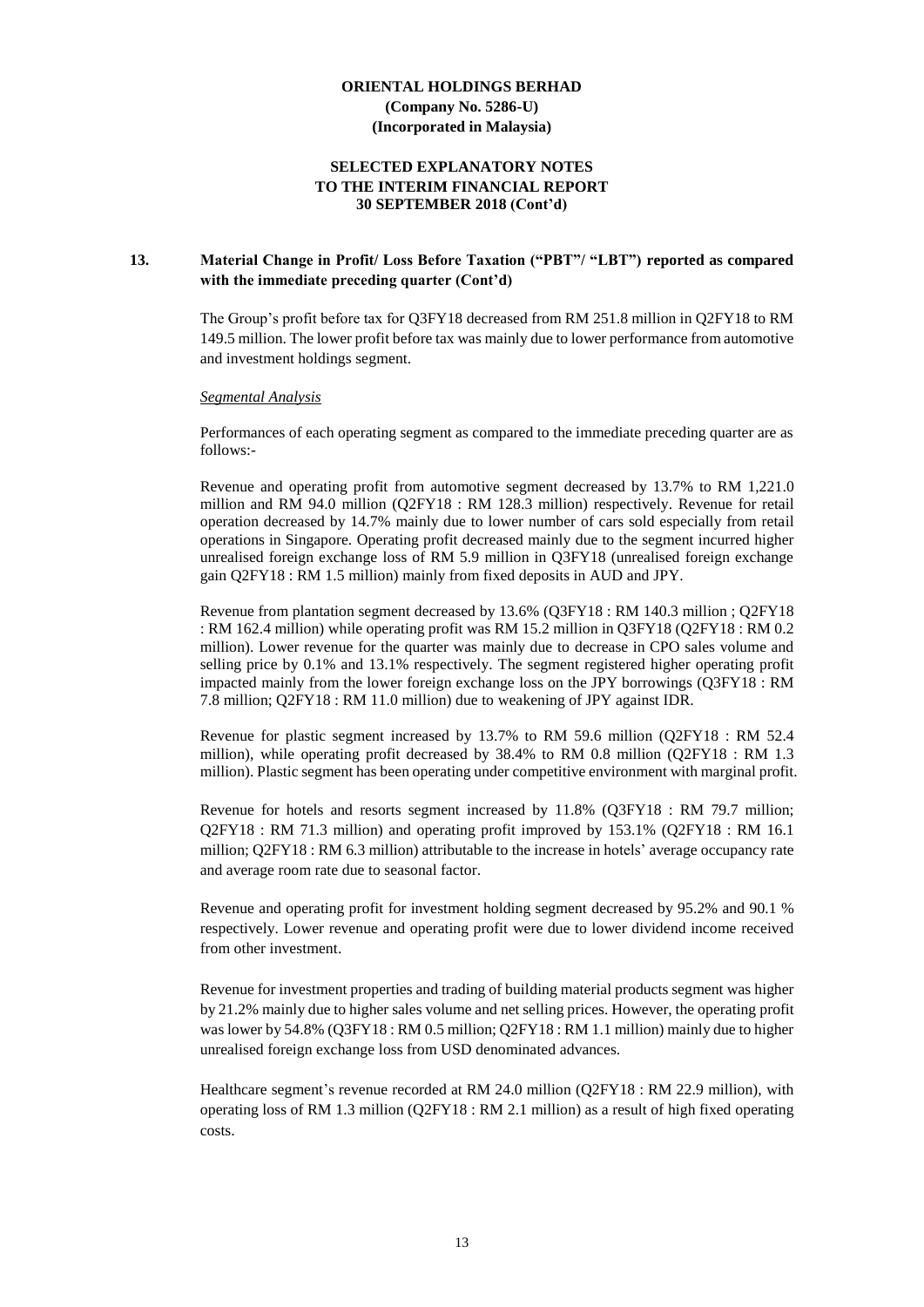#### **SELECTED EXPLANATORY NOTES TO THE INTERIM FINANCIAL REPORT 30 SEPTEMBER 2018 (Cont'd)**

#### **14. Current Year Prospects**

The automotive segment will continue to contribute to the Group's performance under very competitive market conditions with strong and aggressive promotional campaigns by car companies that are keen to grow their market shares. The automotive segment will continue to expand and upgrade its showrooms and service centres. Consumers spending is expected to slow down after "tax holiday" period before the automotive firms starts the year end promotion.

The plastic segment continues to face stiff competition environment from the local industry players. Limited growth in the automotive industry in Malaysia with upcoming new models at smaller volume has impacted the segment's performance. The management will continue to exercise cost control, productivity improvement and source for new business ventures to improve the performance of the segment.

The plantation segment will continue to take necessary steps to ensure that all the estates and mills remain efficient and competitive. The forex exposure of the JPY loans are closely monitored and the loans are backed by fixed deposits pledged to banks.

The hotels and resorts segment will optimise the utilisation of its existing assets and improve operational execution through various organic measures. The hotel in Singapore re-opened for business at the end of October 2017 after undergoing major refurbishment. Hence, this has been further contribute to the bottom line of the segment.

The investment properties segment continues to reclaim the remaining 140 acres of land in Melaka and commence the construction of mixed use service apartments and commercial complex in Australia which is targeted for completion in second half of 2019.

Healthcare segment will continue to focus on enhancing brand awareness and positioning the hospital for sustainable growth. The hospital is expected to generate profit by year 2020.

Given the above Group's operating segment commitments, the Board is optimistic that the Group's performance for the year 2018 will be satisfactory.

#### **15. Variance of Actual Profit from Forecast Profit/Profit Guarantee**

Not Applicable.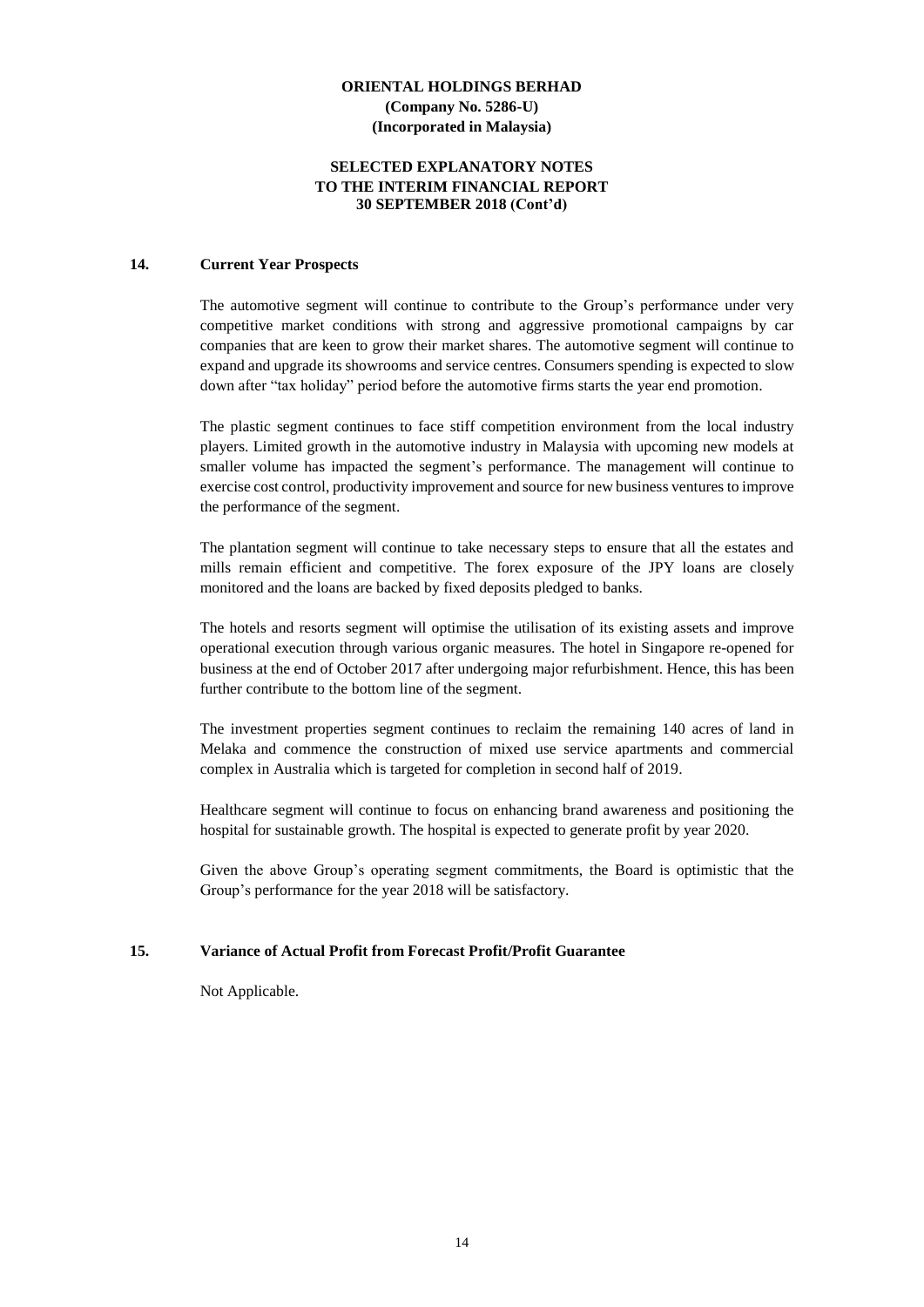## **SELECTED EXPLANATORY NOTES TO THE INTERIM FINANCIAL REPORT 30 SEPTEMBER 2018 (Cont'd)**

# **16. Taxation**

|                       |               | <b>Individual Quarter</b> | <b>Cumulative Quarter</b> |               |  |
|-----------------------|---------------|---------------------------|---------------------------|---------------|--|
|                       | Current       | Preceding                 | Current                   | Preceding     |  |
|                       | Year          | Year                      | Year                      | Year          |  |
|                       | Quarter       | Quarter                   | To date                   | To date       |  |
|                       | 30 Sept 18    | 30 Sept 17                | 30 Sept 18                | 30 Sept 17    |  |
|                       | <b>RM'000</b> | <b>RM'000</b>             | <b>RM'000</b>             | <b>RM'000</b> |  |
|                       | (Unaudited)   | (Unaudited)               | (Unaudited)               | (Unaudited)   |  |
| Current taxation      |               |                           |                           |               |  |
| Malaysian taxation    |               |                           |                           |               |  |
| - Based on profit for |               |                           |                           |               |  |
| the period            | 3,593         | 4,649                     | 10,106                    | 13,307        |  |
| (Over)/Under          |               |                           |                           |               |  |
| provision in          |               |                           |                           |               |  |
| respect of prior      |               |                           |                           |               |  |
| period                | (338)         | 37                        | (429)                     | (241)         |  |
|                       | 3,255         | 4,686                     | 9,677                     | 13,066        |  |
| Foreign taxation      |               |                           |                           |               |  |
| - Based on profit for |               |                           |                           |               |  |
| the period            | 23,103        | 23,272                    | 75,948                    | 60,596        |  |
|                       | 26,358        | 27,958                    | 85,625                    | 73,662        |  |
| Deferred taxation     |               |                           |                           |               |  |
| Current period        | 2,286         | 32                        | 2,359                     | (21)          |  |
| Under provision in    |               |                           |                           |               |  |
| respect of prior      |               |                           |                           |               |  |
| period                |               |                           |                           |               |  |
|                       |               |                           | 602                       | 1,304         |  |
|                       | 2,286         | 32                        | 2,961                     | 1,283         |  |
|                       | 28,644        | 27,990                    | 88,586                    | 74,945        |  |

#### **17. Status of Corporate Proposals**

There were no corporate proposals that have been announced by the Company but not completed at the date of this announcement except for the Stock Buy-Back which was approved by the stockholders at the Annual General Meeting on 7 June 2018 for the buy-back of up to 10% or up to 62,039,363 ordinary stocks. There were no stocks buy-back for the period to date.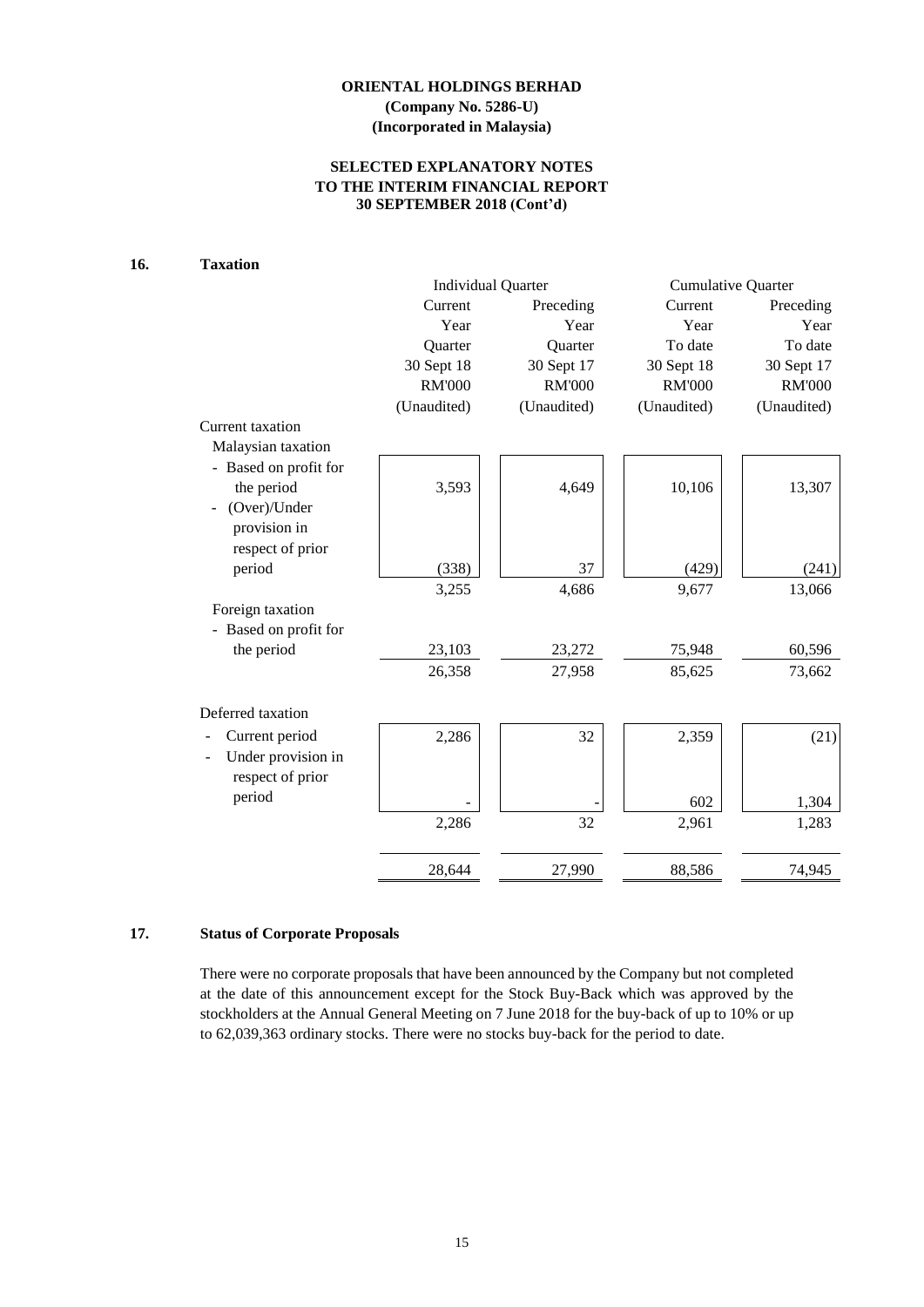# **ORIENTAL HOLDINGS BERHAD (Company No. 5286-U)**

**(Incorporated in Malaysia)**

# **SELECTED EXPLANATORY NOTES TO THE INTERIM FINANCIAL REPORT 30 SEPTEMBER 2018 (Cont'd)**

# **18. Group Borrowings**

|                           | Borrowings denominated in |                    |                                  |                                                          |                                                           |
|---------------------------|---------------------------|--------------------|----------------------------------|----------------------------------------------------------|-----------------------------------------------------------|
|                           | <b>Interest</b>           | <b>Ringgit</b>     | ← Foreign Currencies             |                                                          |                                                           |
| <b>Short Term</b>         | rate %                    | <b>RM'000</b><br>I | <b>Source</b><br><b>Currency</b> | <b>RM</b><br>Equivalent<br><b>RM'000</b><br>$\mathbf{I}$ | <b>Total</b><br><b>RM'000</b><br>$\mathbf{I}+\mathbf{II}$ |
| Finance lease obligations | $2.5 - 2.8$               | 4,188              |                                  |                                                          | 4,188                                                     |
| Borrowings - secured      |                           |                    |                                  |                                                          |                                                           |
| -Revolving credit         | $4.8 - 7.5$               | 2,103              |                                  |                                                          | 2,103                                                     |
|                           | $0.9 - 1.4$               |                    | JPY 22.385 billion               | 833,681                                                  | 833,681                                                   |
|                           | $3.0 - 3.5$               |                    | SGD 0.052 billion                | 155,683                                                  | 155,683                                                   |
|                           |                           |                    |                                  | 989,364                                                  | 991,467                                                   |
| -Term loans- secured      | 2.7                       |                    | SGD 0.001 billion                | 1,774                                                    | 1,774                                                     |
|                           | 3.0                       |                    | THB 0.004 billion                | 512                                                      | 512                                                       |
|                           |                           |                    |                                  | 2,286                                                    | 2,286                                                     |
| Borrowings - unsecured    |                           |                    |                                  |                                                          |                                                           |
| -Bankers acceptance       | $4.2 - 4.4$               | 19,231             |                                  |                                                          | 19,231                                                    |
| -Revolving credit         | $0.9 - 1.4$               |                    | JPY 16.760 billion               | 621,320                                                  | 621,320                                                   |
|                           |                           | 25,522             |                                  | 1,612,970                                                | 1,638,492                                                 |
| <b>Long Term</b>          |                           |                    |                                  |                                                          |                                                           |
| Finance lease obligations | $2.5 - 2.8$               | 6,782              |                                  |                                                          | 6,782                                                     |
| Term loans - secured      | 2.7                       |                    | SGD 0.014 billion                | 43,293                                                   | 43,293                                                    |
|                           | 3.0                       |                    | THB 0.064 billion                | 8,187                                                    | 8,187                                                     |
|                           |                           |                    |                                  | 51,480                                                   | 51,480                                                    |
|                           |                           | 6,782              |                                  | 51,480                                                   | 58,262                                                    |
| <b>Total Borrowings</b>   |                           | 32,304             |                                  | 1,664,450                                                | 1,696,754                                                 |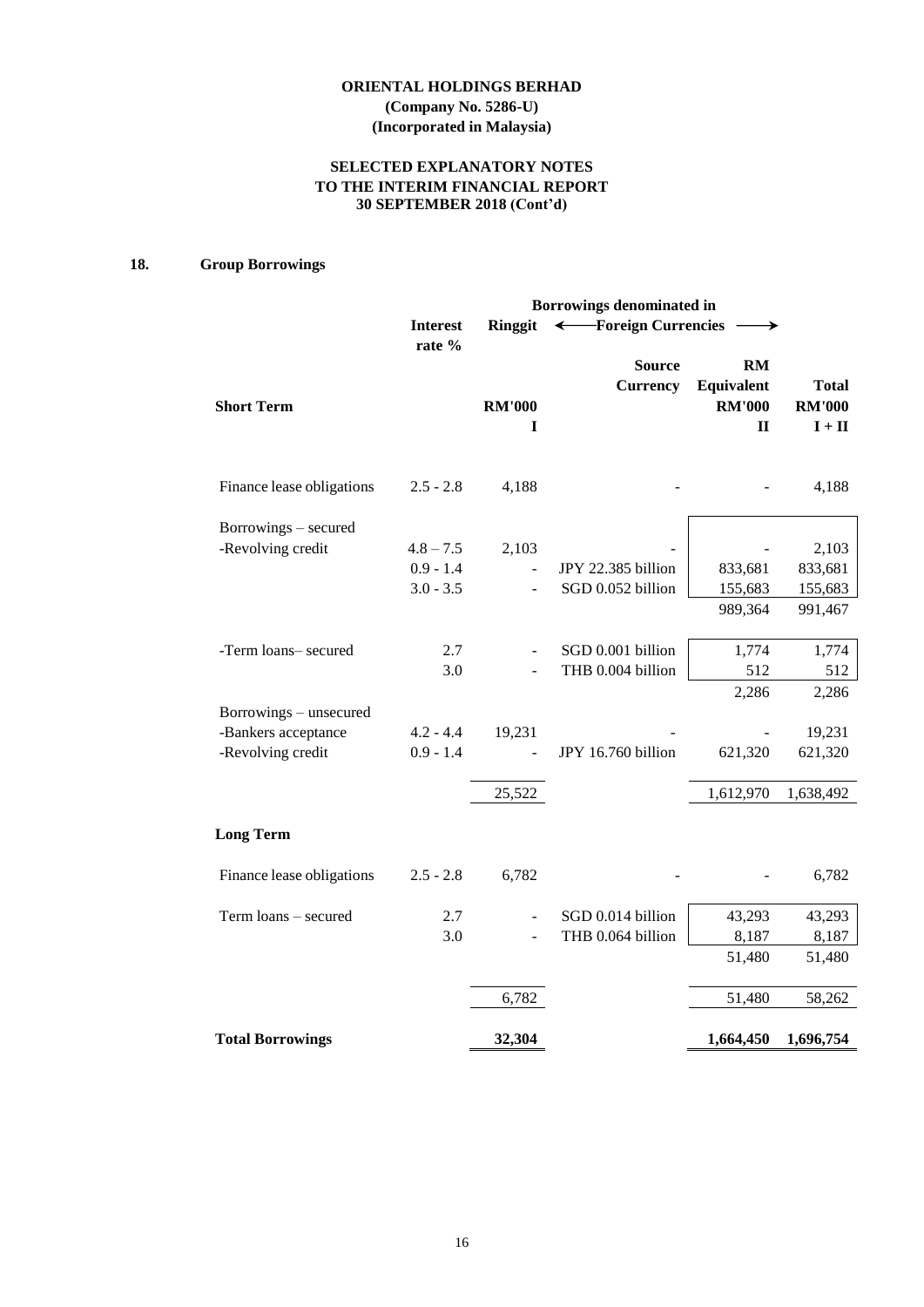#### **SELECTED EXPLANATORY NOTES TO THE INTERIM FINANCIAL REPORT 30 SEPTEMBER 2018 (Cont'd)**

## **19. Trade receivables**

The ageing analysis of trade receivables (included under trade and other receivables category) as at 30 September 2018 is as follows:

|                           | <b>RM'000</b> | $\frac{6}{9}$ |
|---------------------------|---------------|---------------|
| Not past due              | 251,667       | 84.4          |
| Past due $<$ 3 months     | 29.199        | 9.8           |
| Past due 3-6 months       | 10,337        | 3.5           |
| Past due 6-12 months      | 3,958         | 1.3           |
| Past due more than 1 year | 2,841         | 1.0           |
|                           | 298,002       | 100.0         |

The Group did not impair the past due trade receivables but monitor these receivables closely. No bad and past due debts are anticipated that could materially affect the financial results and financial position of the Group as a whole.

#### **20. Changes in Material Litigations**

Not applicable.

#### **21. Dividend Proposed**

No dividend has been proposed for the current quarter.